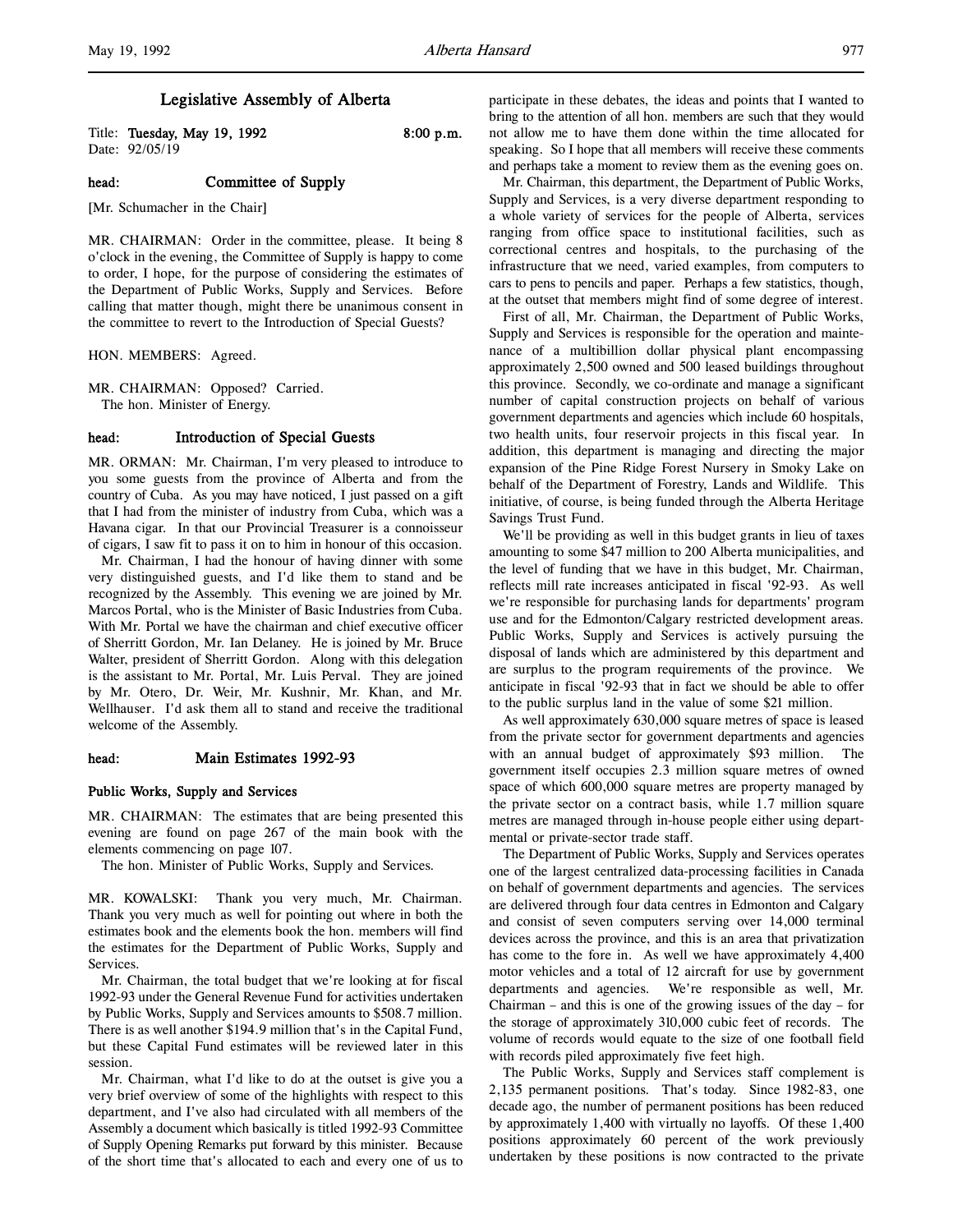As well, Mr. Chairman, Public Works, Supply and Services acts as the central purchasing agency on behalf of all departments and processes approximately 10,000 purchase transactions per year with a dollar value approaching some \$270 million. Some examples of higher dollar volume purchases include \$40 million on road building materials, \$30 million on gas, oil, and chemicals, and \$15 million on vehicles and other forms of heavy equipment.

The responsibilities that I have also include support and development assistance to major exhibitions and fairs throughout the province of Alberta. Capital assistance grants are provided to approved agricultural societies which conduct fairs. Rebates and pari-mutuel tax collection are provided to approved societies which operate race courses, and the 1992-93 budget for grants and pari-mutuel tax rebates totals approximately \$2.9 million.

In the document that I had circulated, and I will have tabled in a minute or two from now, are also comments on points made with respect to a new initiative to be taken in terms of delivery of a capital construction project known as the new agricultural building in the community of Lacombe. It's a unique approach. I have also provided comments with respect to Olympia & York which will coincide with the comments that I provided to the House earlier in this session, Mr. Chairman, some more specifics on that. I've provided an update with respect to the federal building, the building that's located within a couple of blocks of where we're standing here tonight. A situation that all members will recall: we have asked for submissions from the world in terms of what we might do with respect to this federal building, and we're looking to a June 4, 1992, deadline to take a look at the number of submissions that are currently under way.

I've provided comments as well as to our policy with respect to the disposal of surplus properties. All members will recall that it was about a year ago that we signed an agreement with the Alberta Real Estate Association, an agreement called the area agreement, that basically has realtors throughout this province being involved in the disposal of surplus lands that we would declare as such, and it is proving to work very, very well throughout the province of Alberta.

## 8:10

Comments as well are attached with respect to the initiatives that we've taken in the area of biomedical waste management, and of course we have two private-sector firms currently involved in the development of that infrastructure within the province right now.

Comments are also included, Mr. Chairman, with respect to the Oldman River dam, and all members will know that I've said time and time again in this Assembly that the Oldman River dam is probably the most important water development project ever undertaken. I think it's very important that all members should be aware of that.

In the estimates themselves vote 4.8.10 has an allocation of dollars which is for mitigation: wildlife and fisheries habitat monitoring, wildlife and fisheries species monitoring, water quality monitoring, the riparian vegetation monitoring, wetland projects construction, and the monitoring of mercury levels in fish. That's part of the mitigation process that we are currently doing on behalf of other departments within the government. Over the next several years, Mr. Chairman, these responsibilities will be duly transferred to other departments of government, particularly Alberta Environment, but at the moment we're dealing with that.

There are several pages of specifics, Mr. Chairman, with respect to the initiatives we've taken under our green plan. Members will recall that it was about a year ago that I indicated in questioning in the House that we had approximately 40-some different kinds of products that we're currently providing to users within the government of Alberta. That number has now increased, as I stand before you tonight, to over 250 types of different recyclable, environmentally sound products that we are now offering as part of our green plan.

We've had an opportunity in the past, Mr. Chairman, as well to talk about the western purchasing information network, an instrument that we've invented to allow private entrepreneurs irrespective of where they are located in the province of Alberta to basically have access to contracts that they might be able to bid on, and it's a growing item of increase and importance throughout the province.

Mr. Chairman, I'd like to spend a minute or two dealing with some of our privatization initiatives. I made mention of them a few minutes ago, but there are a number here that I think are important and worthy to talk about again. When I gave the statistics that in 1992-93 our staff complement would be 2,100 plus and that was 1,400 less than it was 10 years ago, that could only have happened with the instruments and the philosophy of privatization that has been initiated over the last 10 years.

At the outset in 1965 Public Works, Supply and Services commenced privatization of all architectural and engineering services associated with the design of buildings. Today 100 percent of all architectural and engineering services are privatized, and the 1992-93 budget for these services is over \$8 million. Prior to 1965 building construction was undertaken by a combination of in-house staff and the private sector. In 1992-93 all construction is undertaken by private-sector construction firms, and building construction expenditures in the 1992-93 fiscal year are expected to be approximately \$54 million. In 1992-93, Mr. Chairman, expenditures in reservoir development projects will be \$18.6 million. These projects will be undertaken using privatesector resources. In 1983 all property management of government facilities was undertaken by in-house staff. By the end of the last fiscal year approximately 40 percent of our property management in government-owned buildings was privatized, representing annual expenditures of approximately \$40 million.

As mentioned previously, Mr. Chairman, we are commencing to dispose of surplus government property utilizing real estate firms. Commissions in fiscal 1992-93 could approximate some \$500,000. In 1978 my department started to use auctioneering firms to dispose of surplus equipment. In 1988 we began to auction vehicles through the private sector, and a pilot project in 1991 wherein specialty items were disposed of through auctioneering firms was very successful. We will continue to use auctioneering firms, and I expect that sales through private auctioneers will approximate \$3.5 million in fiscal 1992-93.

In addition to the above, the repair and maintenance of office equipment was totally privatized in 1988. In 1984 we started to privatize printing services by eliminating one Quick Print centre in Calgary, and in 1991 the two Quick Print centres in Edmonton were amalgamated with the central duplicating plant. privatized the operation and maintenance of four water bombers in 1986. Approximately \$7 million in computer processing and \$16 million in systems development have been privatized. In 1985-86 the warehousing and distribution of building supplies and furniture was privatized through the use of standing offer agreements. Mr.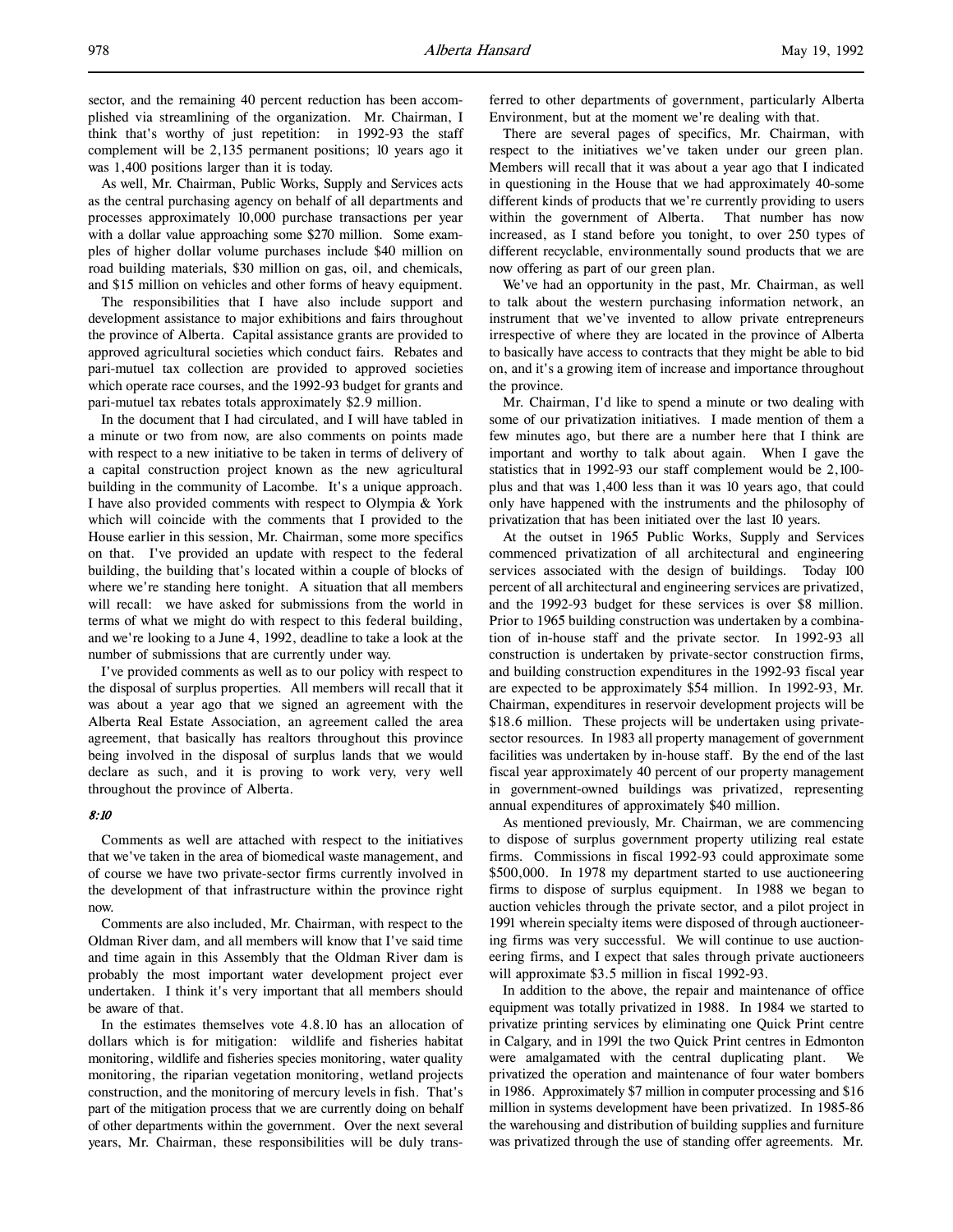Chairman, this is an area that we continue to work hand in hand with all interested parties throughout the province of Alberta.

As well there are sections in the report that I will table dealing with Alberta Lotteries, video lottery terminals, the Lottery Fund. I'm going to conclude, Mr. Chairman, by just making a few comments with respect to the accounting for lottery revenues. I've indicated on previous occasions that I'd be absolutely delighted to be invited to Public Accounts to deal with these things, but I would like to respond to issues recently raised in the House concerning the accounting for lottery revenues. As the minister responsible for lotteries and gaming I wish to reiterate that lottery revenues are administered in accordance with prevailing legislation. While these estimates of Public Works, Supply and Services do not deal with the Lottery Fund per se, the avenue that I'd be very, very pleased to deal with in terms of discussion on them would be the Public Accounts Committee itself.

Mr. Chairman, this is a large budget in a time of difficult finances for the province of Alberta. We've indicated, as the Provincial Treasurer has in his budget speech that came down several weeks ago, the percentage that we were basically using in terms of capital throughout the province of Alberta, and I think that we've got a fairly balanced budget in terms of what's expected of us. It covers all aspects of life within the province of Alberta, from the American border to the border with the Northwest Territories and of course between Saskatchewan and British Columbia.

I would like to point out as well, Mr. Chairman, that the staff that we do have in Alberta Public Works, Supply and Services are in my view among the hardest working, the most dedicated, and the most professional that I've ever had the privilege to be associated with since the time that I arrived in this building in 1974, and I've had the privilege of being involved in a number of different departments, including one as a deputy minister of a particular department. I'm just very, very pleased with the level of competence, the level of performance, and the fact that there are very few people that I've ever met associated with Public Works, Supply and Services who recognize that their work day does not begin until 8:15 and the work day must end at 4:30. In fact, quite the opposite is true. I've never had any difficulty at all getting ahold of any professional in that department that I wanted to get ahold of seven days a week. They were always ready to respond.

Mr. Chairman, the Deputy Minister of Alberta Public Works, Supply and Services is Mr. Ed McLellan, and he's here with us tonight. I'd like him to rise because I want all members of the Assembly to know what he looks like. If they have to deal with him through my office, he'd be very, very accommodating.

Government in 1992 may not be quite as simple as it was in years gone by, and there's one other gentleman that I would like to introduce to you tonight. He joined the government of Alberta and the public service of Alberta in 1954. He'll be retiring this year after 38 years of service with one department, the Department of Public Works, Supply and Services. In 1954 the total budget for the Department of Public Works, Supply and Services in the province of Alberta was \$15 million. In those days, Mr. Chairman, work wasn't given out by way of contract. We've become very sophisticated in 1992. The minister of public works in 1992-1993 simply can't hire somebody to do a \$10 million or \$12 million project, but in 1954 that's the way it was done. You simply hired people to do the work that you wanted to, and we've become increasingly more sophisticated. I want to thank the assistant deputy minister of accommodation services, Mr. Herman Lucas, for 38 outstanding years with the public service in the province of Alberta. He'll be retiring from the public service by

the end of June 1992, and I know that you would all want to wish him well. Herman, would you please . . . [applause]

Mr. Chairman, I would be very pleased to take my place in this chair and respond to any and all questions. I wanted to provide a greater amount of text than would normally come by way of just the minutes allocated for the verbal presentation because I think it is important that all members in the Assembly should be aware of these other very important initiatives in the Department of Public Works, Supply and Services. I know the pages have circulated to all members a copy of a more complete text, and I'd like to have tabled with the Assembly the appropriate number of copies, the remainder.

Thank you, Mr. Chairman.

MR. CHAIRMAN: The hon. Member for Calgary-Mountain View.

MR. HAWKESWORTH: Thank you, Mr. Chairman. I'm pleased to be able to make a few comments tonight, and hopefully some other members of my caucus will be able to raise some of their questions and concerns tonight if I don't get to them all and if there's time permitting. I appreciate the overview that the minister has given us this evening, but I think that when it comes to some of the details, maybe the questions I ask will give him cause to stand and talk in a little bit more detail about some of the specifics of the votes in front of us.

### 8:20

I won't leave on vote 3, but I'd like to start there, Mr. Chairman, because I notice that under Contract Management, which includes property management, Lease Escalation Contracts, Tenant Services Contracts, there's a fairly hefty increase in some areas in terms of percentages. I'd like to begin by particularly talking about the Olympia & York project and commercial leases generally. You know, when I look across my city of Calgary – and I think the same can be said here in Edmonton – we see lots of high vacancy rates in terms of the commercial core projects: good quality, triple A rental office space. So when I see big vacancy rates, I ask myself: surely in a time of supply and demand the greater the supply, presumably the price should go down. Yet I see in our votes here that the minister's asking for almost another \$2 million under vote 3.6. I just wonder what's behind that. Hearing him talk about all the privatization going on, et cetera, et cetera – I hear the Provincial Treasurer talk about reducing the size of government – presumably the amount of space required is going down, and at a time when there are high vacancy rates, not only should the space requirements be going down but the price for that space as well. Rather than going down, I see it going up. I don't know; maybe the minister has an explanation for it. I'm intrigued certainly by his explanation for the Olympia & York lease, and I see that he's gone into it at least in some detail in the notes that he's tabled this evening.

I asked a realtor friend of mine the other day, "Can you tell me what a net effective rent per square foot is when it comes to commercial real estate?" He says that it's whatever you want it to be. I said, "Our minister was bragging about a rate of \$8.75 in the Legislature the other day." He said: "Oh, could he only get it down that far? He should have been able to come up with a net effective rate per square foot of \$3 anyway, if he was worth his salt." This is a meaningless figure, Mr. Chairman, and really what is of concern is the bottom line in terms of the dollars that are going out. It's close to \$10 million a year for 400,000 square feet. I don't know about your algebra or your math or whatever, but it works out to about somewhere between \$23 and \$24 per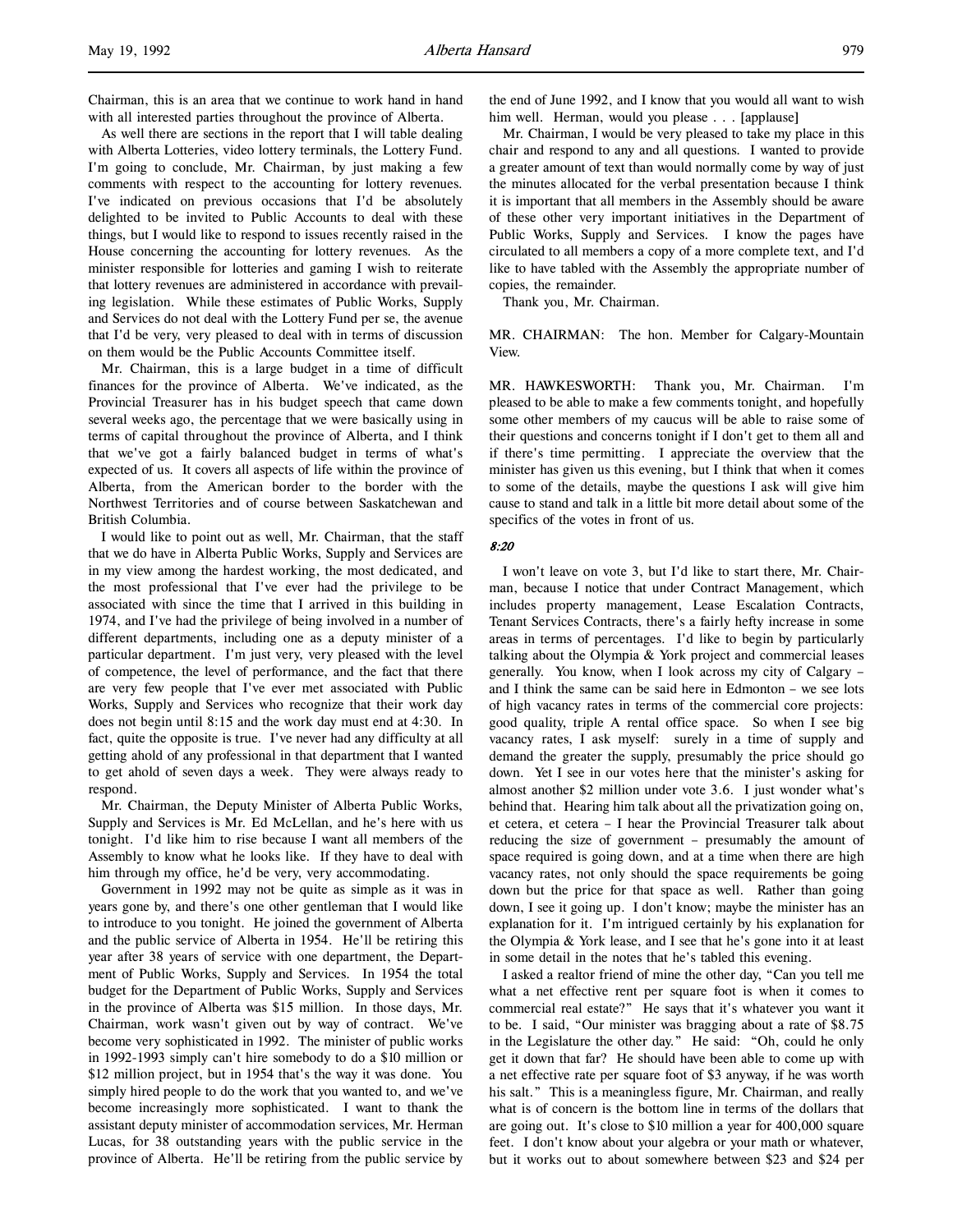square foot. That's a premium of about \$10 to \$12 over the existing market rents in this city. So, you know, there's an extra \$4 million that Albertans are paying for that particular lease.

The minister always impresses me, and I have a lot of respect for his ability, at least in terms of explaining his point of view. I notice that Olympia & York is in the news a lot these days for other reasons. One was almost left with the impression that the whole Olympia & York empire is going down because the Minister of Public Works, Supply and Services had been able to negotiate such a low rental rate for the Edmonton Centre project. I would just like to ask the minister, though, in the terms of the lease whether there is any contemplation of what might happen in the event of a change of owner. Is there any possibility that the Alberta government might end up being able to own that building? Or is there any possibility, in terms of other assets that the Olympia  $\&$  York empire is shedding these days – if that one goes on the market for a good price, is the minister prepared to reduce our tax requirements over the years ahead by pursuing a purchase of that building? Maybe then I could stand here and praise him for his foresight, if he were able to do that.

The minister also made reference to the federal building. I just find it interesting that the provincial government took it over just about five years to the day, back in April, I guess, of 1987 when the announcement was made that the province was taking over the federal building. I just wonder: is this the way things are done in his department, to wait four and a half year years from the time they assumed ownership to the time that they actually began to solicit proposals from the private sector. He says that he's going to have a decision by the end of the summer. Hopefully that's the case, but given the pace that things have moved so far, I'm just somewhat sceptical on that score. I'd just like to have some idea of what the reasons for the delay really were.

I also notice under vote 3, Telecommunications, that two of the items have increased dramatically, Telecommunication Services, Projects and Network Management, Projects. The first increased by 24 percent; the second by 131 percent. I'm just wondering whether these are attributable to cost overruns, some new initiative, or are these the indirect cost now to the Alberta taxpayer for privatizing Alberta Government Telephones? Is this a result of some fee increase or rate increase that's being passed on to the government through Public Works, Supply and Services?

I'd just like to make another couple of notes or questions for the record. Under vote 2, Land Assembly, Historic Sites are down significantly. Any particular reason for that? I also notice that the cost for acquiring lands around Buffalo Lake have now dropped by about a million and a half dollars a year. I take it that indicates nearly all the lands are probably completed for land acquisition, although I would note that even at \$2,665,000, it's \$2,665,000 too much to be spending. That's one project I haven't been convinced is required.

Moving along to vote 4, Mr. Chairman, a big drop here in Advanced Education. I'm just wondering whether all the work has been done or whether this is indicating a pullback in terms of the role for the Alberta Vocational College. I note, for example, that Lac La Biche and Slave Lake are two areas that have been reduced significantly, by five hundred and some thousand for Lac La Biche and a million dollars in Slave Lake. Again, is that the completion of a project, or is there some other reason that would explain that?

I find it interesting, Mr. Chairman, that as we move on to Education we see that the Alberta Distance Learning Centre in Barrhead gets \$75,000 that wasn't there last year. I'm just wondering whether this is related at all to the contract for the Barrhead Leader. As you remember, some of the employees in

the department were laid off and then rehired by the Barrhead Leader for \$2 per hour less than they were making as provincial employees. I presume that's one of the benefits the minister would claim for privatization. The Leader pays them \$2 per hour less, and the provincial government pays the Leader \$2 per hour, so the taxpayer doesn't save anything. But the employees are outof-pocket, and the Leader gets money from the government. I'm wondering if it's the \$75,000 figure that appears in vote 4.6.1.

# 8:30

Moving along, I find a couple of new votes here that have been raised. Under Environment, the Oldman River Dam, Pincher Creek, \$250,000. Well, this is money that did not appear in the previous, comparable '91-92 estimates, so I would be intrigued, of course, to know whether this has anything to do with the official opening expenses for the Oldman River dam later in July. This is the opening ceremonies that include VIP luncheons, although it's not clear who gets on the invitation list. I was intrigued by something called a Parade of Power. I don't know whether the Minister of Public Works, Supply and Services will be at the head of the parade or not and who else might be joining him, but I'm wondering if the parade has anything to do with that \$250,000 vote in 4.8.10.

As well my colleague for Edmonton-Highlands has in recent days been raising the question of operating funding to the George Spady Centre here in Edmonton. I see that there's a \$40,000 figure from Public Works, Supply and Services, so I guess that would be a capital appropriation of some sort, yet here we have a centre with this investment that's going to be closed all summer, at least during the days, because there isn't enough funding from AADAC to keep it open through the summer months. I don't know. I find it interesting that we'd be giving money for that when they don't have enough operating funds. I'd just like to know what gives, as well.

Mr. Chairman, I also see new votes here for the Government Centre, Edmonton, and the Legislature Building, Edmonton. That's the one we're in. I don't know whether this has to do with the sound system that was recently installed in the Assembly or if this is just preventative maintenance, \$150,000. This \$250,000 figure, I'm wondering if that has anything to do with the cost of the federal building and the proposal call process that the minister referred to in his opening remarks. Certainly there's some work that needs to be done in the annex, but I don't know whether that's what's being proposed here.

Vote 4.17.8, Sewage Treatment Plant, Kananaskis Country. I don't know whether this is for hotel development, whether it's investments for the new golf course that's been proposed by friends of the Premier there at Kan-Alta Golf Management, or whether there's something else along with that \$200,000 in Nakiska or some other facility. I'd be interested to know why that's required and why that wasn't made a condition of the building permits when those hotels were initially developed. Why is it that every time we turn around we see that development in Kananaskis keeps being subsidized from every pocket we can find, from this government at any rate?

I don't know whether my colleague from West Yellowhead will, in terms of his tourism critic responsibilities, have a chance to talk about the West Glacier tourism information centre, Mr. Chairman, but I'm intrigued to know why we are once again spending money for a tourism centre in Montana. Also, I've heard it said that inspection teams to supervise the construction of this project happen to proceed down to Montana in groups of four. I don't know how much substance there is to the rumour. I don't know whether it's just a coincidence that four is a nice round number for a round of golf or whether that has anything to do with it or not.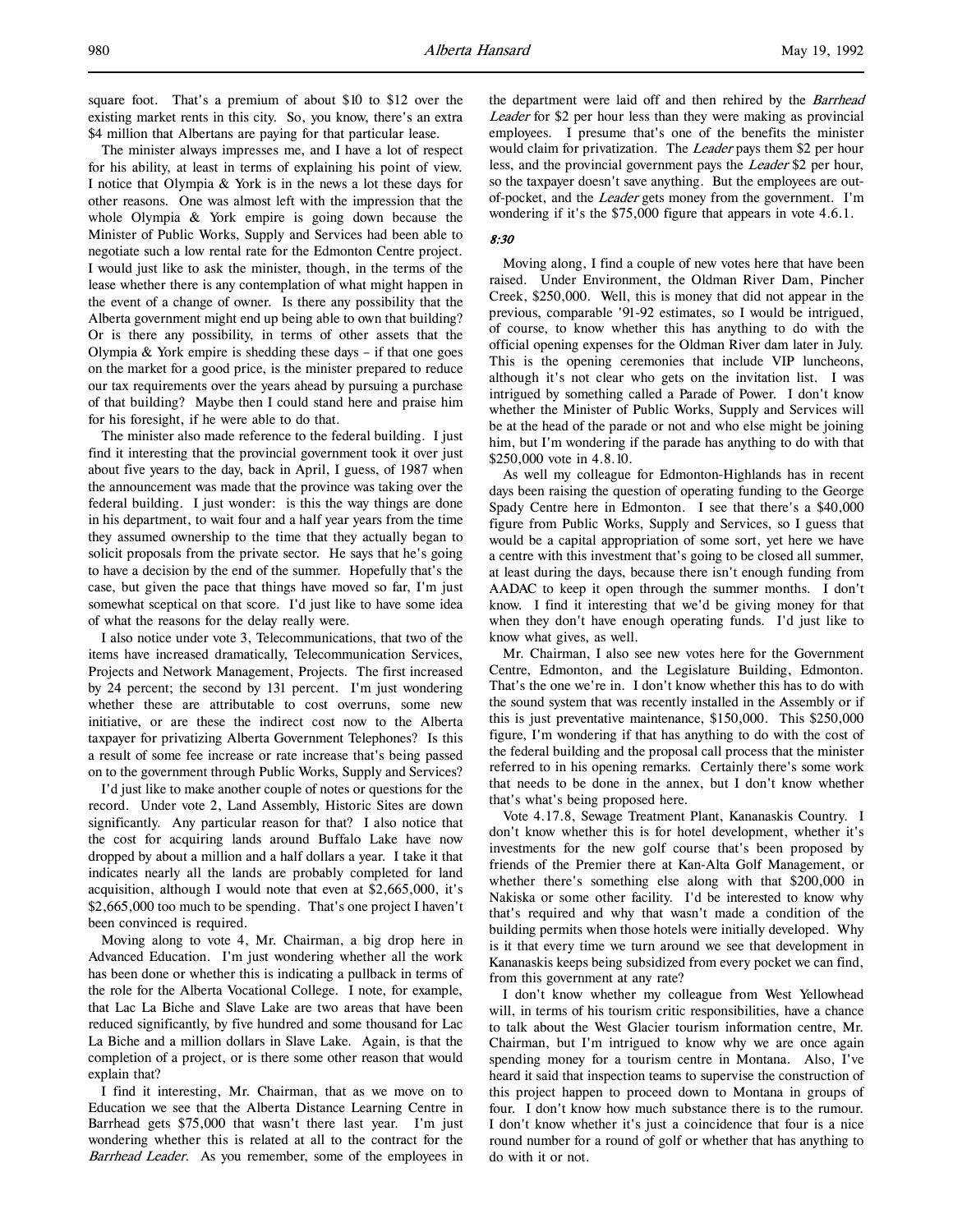I notice that there are staff layoffs throughout the Alberta Research Council, recently announced, significant changes there. I see there are some reductions in the capital spending over at ARC, particularly at the Clover Bar facility at least, but there are increases there as well. I'm just wondering what gives. At a time that some reductions are taking place, why is it that more capital is being put into the buildings, and why is it that capital development is having that priority, or is it simply nothing other than preventative major maintenance?

I'd also like to raise a question, Mr. Chairman, about a tender that apparently was recently reviewed or recently published or somehow came into my hands via my colleague from Edmonton-Jasper Place. It's titled Specifications: Valleyview Health Centre, Volume 2 of 2, Electrical/Mechanical; Roman Kujath Architects Ltd., Edmonton. In terms of the preoperational cleaning and chemical treatment section there's a clause here called "Acceptable Agency," which is identified. I don't need to necessarily identify it for *Hansard*. I'm just wondering why a particular clause like that is in a document such as this. Presumably the Valleyview Health Centre is tax funded. In terms of its capital development are there no other agencies that can provide the kind of engineering that's acceptable? How does an engineering service company get identified as the sole acceptable agency in a tender document? I'm just curious about that.

I don't know what to think of it, but it seems somewhat irregular to me. If we're going to be wanting to make the best of the competitive system, let's make the best of the competitive system and not write our specifications so narrowly that only one particular agency, company, or whatever can be used. This was my concern that I raised earlier in question period with the Provincial Treasurer regarding the letting of a computer tender some several months ago. In the fall I had complaints brought to my attention by competing companies who could easily do all the work required in that tender, but because the specifications were written in such a way, it made it virtually impossible for anyone but the successful company to win that tender. Their price was a million dollars over the next two or three competitive bids. It was not a situation of cost plus or anything like that; it was a set price tender. So if there were any difficulties, it would have been the expense of the individual companies themselves. There was no danger of that to the taxpayer.

In a situation like that people wonder why is it that specifications are being written in a certain way so that it effectively shuts the door to competition. That was a concern to me that I raised in question period. Here's another example that's been provided, and I just would like to say to the minister that competitive tendering can become a game and take on the appearance of being competitive, but if the specifications are written so tightly that competition isn't allowed to exist, it becomes a hidden tax subsidy to a few favoured corporations. I don't think the system benefits by that kind of action.

I notice that the minister has talked about a green plan. I don't want to be critical of any efforts that are being undertaken by anybody in government, any individual or any minister, to try and become more environmentally friendly and sustainable to the environment, so I'll take the minister at his word and commend him for some of his actions. I might point out that the hon. Member for Edmonton-Jasper Place began some of the process of getting this government committed to recycled paper by buying a package of it and demonstrating that it can go through our xerox machines very well, thank you very much, and in so doing, could demonstrate that recycled paper is every bit as good to use as virgin-fibre paper. But I would like to ask the minister some questions about recycled paper: how much recycled paper

currently consumed by government services was produced in Alberta, and how much of the recycled paper used is chlorine free and how much of it is acid free? I think once we start getting down to some of those criteria, we might find that there are some new areas in which the green plan needs to be developed.

## 8:40 Grant to Alberta Racing Commission

### Moved by Mr. Hawkesworth:

Be it resolved that vote 6.0.1 be amended by reducing the amount by \$2,580,000 and further, that the committee recommend in its report that individuals benefiting from appropriations in vote 6, Control and Development of Horse Racing, receive benefits subject to income testing to determine need.

MR. HAWKESWORTH: Finally, Mr. Chairman, I'd like to table an amendment for all the members of the Assembly. We've heard a lot about restraint these days from this government, and we've heard a lot about how the government, particularly the Minister of Family and Social Services, is implementing or looking to income testing for people who are going to benefit from programs that are provided by the Alberta government. Well, what's sauce for the goose should be sauce for the gander.

I'm proposing, Mr. Chairman, that this committee recommend to the Legislature and to the government that benefits from vote 6, the Alberta Racing Commission, be in proportion to an incometesting method to determine need. It seems to me that at a time that we're asking parents of handicapped children to be income tested in order to receive benefits under the handicapped children's services, if it's come to that, if it's come that far that we're in that kind of desperate financial state for the province of Alberta, then there are other people as well who receive benefits from this government, particularly vote 6, Grant to the Alberta Racing Commission.

There are other people who could also be subjected to the same kind of policy. I know that horse racing means a lot to our particular Premier, and there's nothing wrong with it, and I support him if that's what he wants to do. But I just see that people who receive benefits, if we're going to require parents of handicapped kids to be income tested, then let's do the same. I'm sure that we could save a significant amount of money in this vote if that were the policy adopted by this government. So that amendment I'd like to place on the floor this evening, Mr. Chairman.

MR. CHAIRMAN: Speaking to the amendment, the hon. Member for Edmonton-Calder.

MS MJOLSNESS: Thank you, Mr. Chairman. I have just a few comments to make in support of the amendments offered this evening by the Member for Calgary-Mountain View. It seems like we've got some rules for certain people in our society and other rules for others, and I think this amendment really speaks to an issue of fairness and what in fact are priorities of this government.

The Member for Calgary-Mountain View talked about the handicapped children's services, and in this area we're talking about families that are struggling in many cases to keep their child with a disability in their home. There is talk now that the government will undertake some income testing in the future for these struggling families, even though we know that it's more cost-effective for these families to keep these children at home. It's also an issue of quality of life for these families and these children. But, Mr. Chairman, like I say, there is a proposal by the government that these families will have to undergo income testing.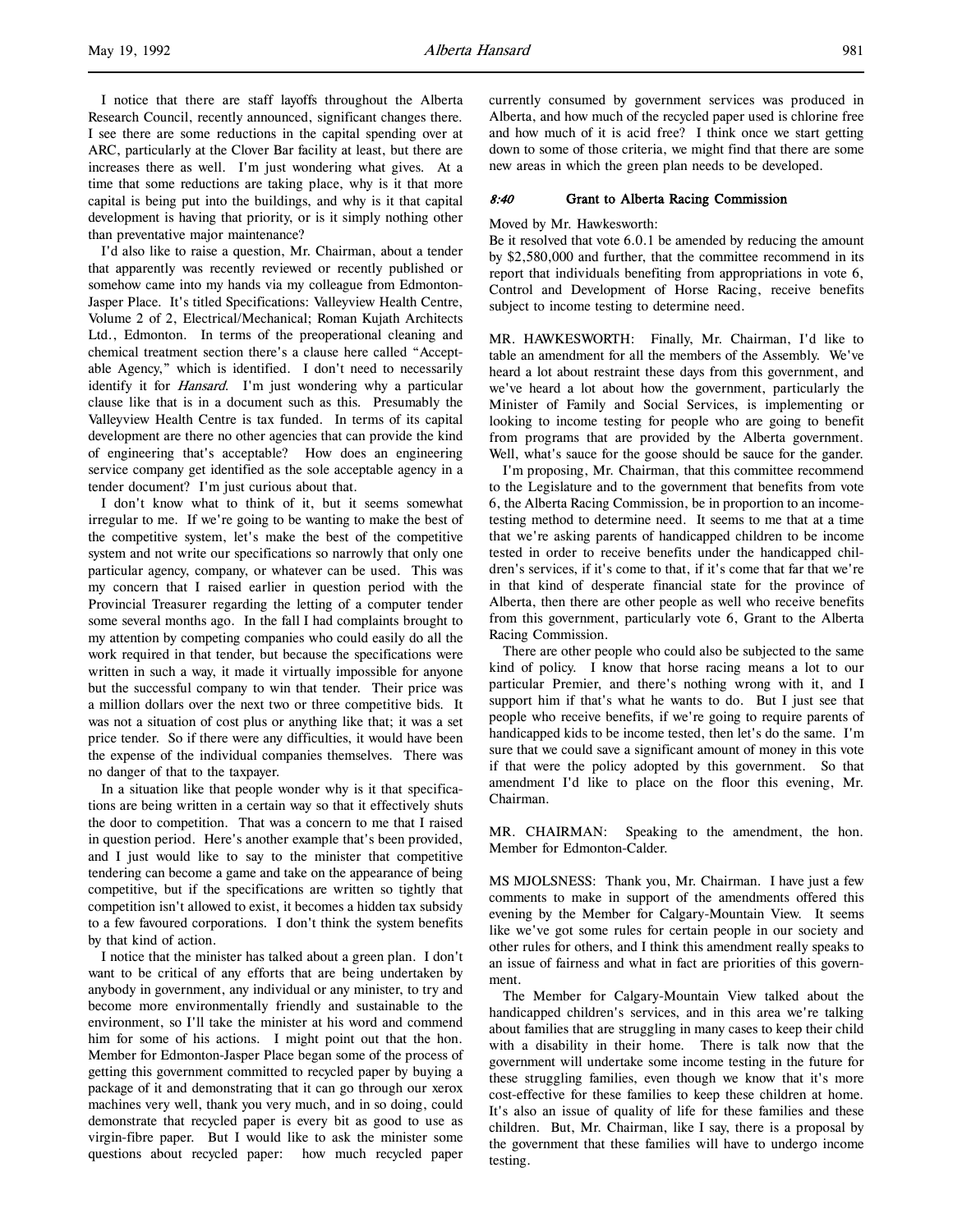If we take a look at people that are receiving the assured income for the severely handicapped, again, Mr. Chairman, not all Albertans qualify for this kind of an income program. Certainly the department of social services looks at the disability, but they also consider the financial situation of these people that are applying for AISH. I do know that if you happen to be working and your income level is over a certain amount, you do not qualify. If your spouse is earning so much money, you do not qualify. They definitely look at your income, and there are strict regulations when it comes to how much income you can earn.

When we take a look at people on social assistance, again, we have very severe income testing for people qualifying for social assistance. People must give a total disclosure of any income, and recently we have seen this government requesting information on winnings at bingos or any lottery money they may win. They have to claim that, and they have to claim any interest on their bank accounts. They have to declare any income from child tax credits or the family allowance. So certainly the department, when it comes to social assistance, is definitely looking very closely at any income that people may have. Even though many of these people are absolutely destitute and are allowed next to nothing before they qualify, again, Mr. Chairman, the government sees fit to look very closely at their income. The recent report from the women's advisory council points to how detrimental these policies are and how regressive they are in terms of enabling people, especially single parents who happen to be women, to get ahead in their lives.

So it seems to me what we're talking about with this amendment is fairness, Mr. Chairman, and we're talking about the government's priorities. Certainly it seems to me that if we see fit to income test all these mentioned groups, I would think the government would see fit to also look at individuals benefitting from the horse racing and the gaming commission. So I would hope that members of the Assembly would support this amendment.

MR. KOWALSKI: Mr. Chairman, unless there are individuals speaking in favour of it, I was. . .

Mr. Chairman, perhaps it would be helpful for my two hon. colleagues to understand what they've just said and what they've just done. I know sometimes there can be some confusion when issues aren't raised in the Assembly, but I would like both of them – the Member for Calgary-Mountain View and the Member for Edmonton-Calder – to refer to the 28th annual report of the Alberta Racing Commission that was tabled in this Assembly a little earlier this year.

What these two individuals are doing with the amendment is basically saying that dollars should be taken away from the horse industry in this province, an industry which employs over 6,000 people, essentially stewards, jockeys, and that sort of people. Six thousand jobs, Mr. Chairman. Here's the way it works. These are not in the normal General Revenue Fund. What we do is put a pari-mutuel tax on all the dollars that are waged at the racetracks in the province of Alberta. In 1991 the total volume of racing pari-mutuel betting in this province was \$230 million. What the province does is tax 5 percent of that; 11 and a half million dollars comes to the Provincial Treasurer. We then rebate a certain percentage of those dollars back to the horse racing industry, the very industry that was taxed, and this year it will amount to \$7,580,000.

Now, the province has already taken from these people \$4 million that has gone into the General Revenue Fund to assist handicapped, disabled people. There seems to be a conception that these dollars go to some big, wealthy, horse owner. They don't,

Mr. Chairman. They go back to the 6,000 stewards, trainers, "little people" in our society, some who have very marginal skills who find that this is one form of employment that's very important to them. If anybody has ever visited a track and seen the individuals that they're attempting to reduce income for, nothing could be more terrible than what's being suggested or recommended. It just can't be that these two members, both from urban centres, one from Edmonton and one from Calgary – and I'm sure a great number of their constituents are the people we're talking about – that if they asked members to support this amendment, would be taking money from them and their livelihoods, hardearned money to help their wives, their spouses, their children. A lot of these people have marginal skills. I've talked to the horse-racing commission, and I've said we should try and do something to make sure that some of these people have greater access to education so that they might be able to enhance their skills. We're talking about people who essentially earn their livelihoods transporting manure at a racetrack. To have the Member for Calgary-Mountain View and the Member for Edmonton-Calder stand up in this House and want to deprive them of these very limited dollars that they have I think is sacrilegious. I'm just delighted that I had an opportunity at least to let them know. I'm looking forward now to the Member for West Yellowhead. If he wants to stand up and say, "Take some more money away from the little people in this province," that's just terrible, Mr. Chairman.

## 8:50

MR. HAWKESWORTH: Mr. Chairman, I just asked the hon. minister to read the motion. The motion says, "receive benefits subject to income testing to determine need." Did he read that? I hope he did, because if he understood what the motion is getting at, it's quite simply that you use income testing to determine who should receive benefits or not. That's exactly what the Minister of Family and Social Services is proposing for families of handicapped children in this province. It seems to me the same could be applied to people in the horse-racing industry as well so that those who are making the big buck will not get the subsidy through this vote. That's what the motion is intended to do so that those who are in need or have an income that would put them below a certain threshold – of course they wouldn't be cut. This is quite explicitly getting at those in the high income bracket. He should read the motion on the floor before he gets into debate.

MR. CHAIRMAN: Edmonton-Kingsway on the amendment.

MR. McEACHERN: The minister has put out into this House an awful lot of poppycock over the last few years, but this is one of the best I've heard yet. Who does he think he's kidding? I know that some of the jockeys and some of the people that work hard around the horses aren't all that well paid. It's a rather strange business, horse racing. I like horse racing. I'd like to have more time to go down to the track and bet on the horses, but it's hardly an essential industry for the poverty-stricken people of this province. Don't give me that kind of nonsense.

The fact of the matter is that the minister just said that of some \$230 million we tax them at 5 percent, so then we turn around and give most of the tax money back to the business. Now, I'm sure the Premier would be glad to get some of that back. I mean, he has horses, and he's involved in the race industry. Maybe some other members around here are. What's wrong with a little income testing to see if they need it? You know, we finally do it on the royalties for oil companies. When this government first started handing back royalties to oil companies – you know, you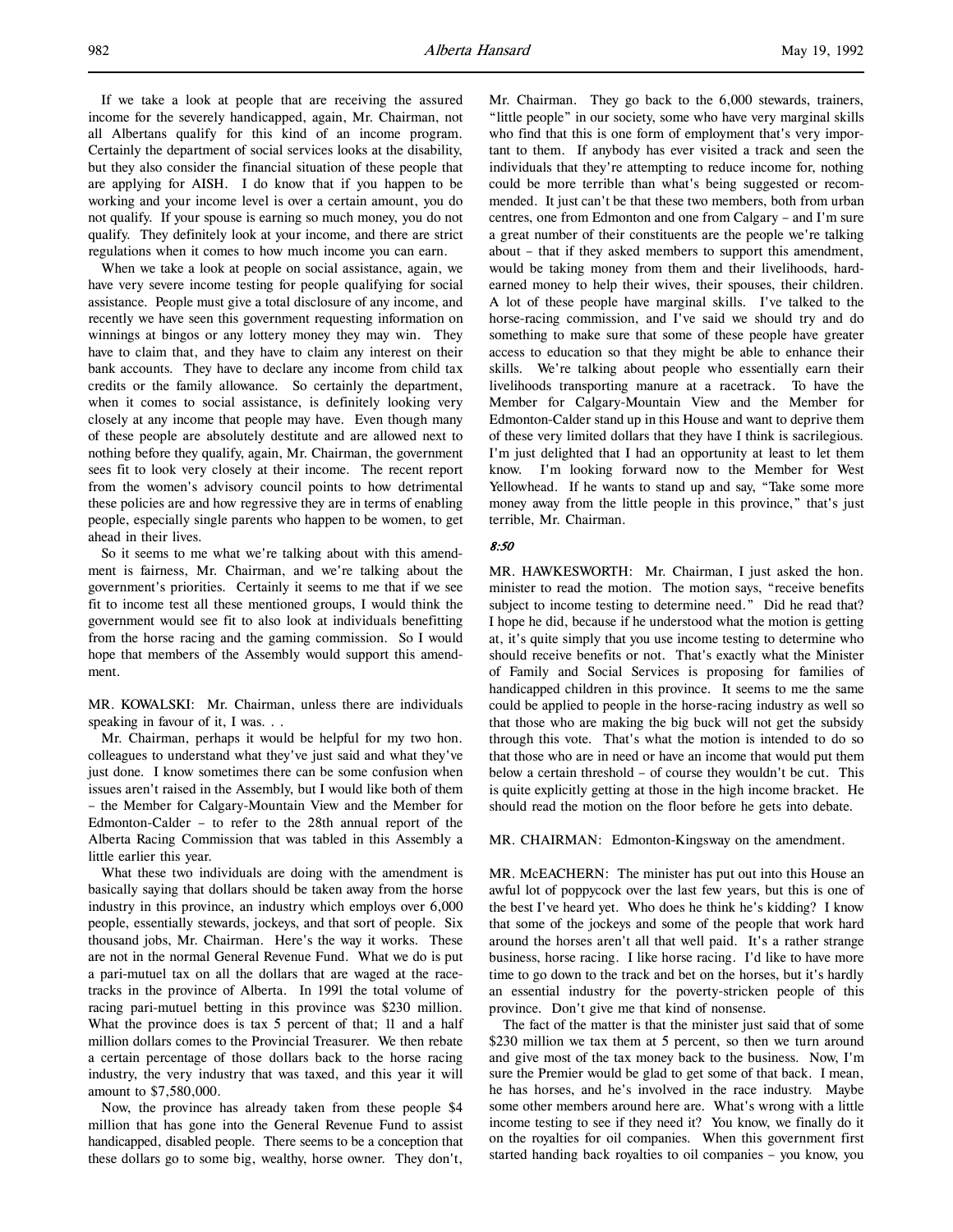take the royalty from them and then you decide to give some back, right? I mean, these poor, poverty-stricken multinational oil companies that developed our industry in this province really needed some help, right? Initially there was no income testing at all, no relation to how much money they were taking out of this province. Initially there were no performance guarantees, nothing. Eventually after a lot of years of complaining they finally started to set some limits on it. You know, \$1 million or \$2 million to any individual company instead of \$60 million to Imperial like they got, I think, in one of the first years when they brought it in.

As the Member for Edmonton-Calder pointed out, this government is quick enough to tell individuals who need help for their only livelihood, people on social assistance, "Boy, you'd better not have any money." You know, I've got an example that just really infuriated me a year or so back. A young couple – he was a WCB problem, a sore back, and she with cerebral palsy and in a wheelchair. They were together for five years, were able to have a little girl. They'd been living together for five years and had been getting some home care help. When the parents of this couple said, "You know, we're going to take you on a holiday to California and give you a chance to get married in Vegas on the way down," do you know what the people in Social Services told them initially, until I got on the phone? Then they didn't have the guts to say it straight to my face, but they certainly had already told them and implied it. They said: "You can't take the money for those tickets and go to California. You've got to take those dollars and put them in the bank and live on them next month and save the taxpayers some money." Now, that's the mentality that this government pushes down through the bureaucracy onto people that really need some help. That's incredible. They ended up letting them go but, good lord, what an attitude.

## Point of Order Relevance

MR. FISCHER: Point of order, Mr. Chairman.

MR. CHAIRMAN: The hon. Member for Wainwright is rising on a point of order.

MR. FISCHER: Mr. Chairman, we're on public works tonight, not on social services. I'd like you to bring the member back to public works.

MR. CHAIRMAN: Hon. member, the committee is discussing an amendment to vote 6, which involves income testing. All members should bear in mind what is before the House.

## Debate Continued

MR. CHAIRMAN: The hon. Member for Edmonton-Kingsway.

MR. McEACHERN: I'll keep it short, but I do think it's fair to have a couple more examples, because I think they're exactly appropriate. If you are going to have income testing for people that really need help, then I think it's fair for us to propose income testing for people that are playing around at horse racing. I mean, what a ridiculous statement the minister just made about that.

All during the '80s people on AISH in this province were getting \$720 a month maximum. This government bragged about topping it up: a wonderful program and everything else. Every time the Canadian government increased somebody's grant through the CPP a little bit, this government took that much money off them. We saw a boom period in terms of growth in the gross national product in this province and in this country all through the mid-80s; '82 through about '88 it was over 3 percent every

year in the gross national product growth, 4.2 percent average. This government never increased the amount of money those people on AISH got, people who have been certified by a doctor never again to be able to look after themselves. They never got an increase in that period. Every time the federal government increased their amount of money by \$15, this government took it away from them.

Now, that's the kind of society you guys have been building, and now you've got the gall to stand up in the House and tell us that we shouldn't demand some income testing from the Premier for his horses and handlers of his horses and his horse-racing activities. Well, I think it's a fair thing to ask.

I could go around to a couple of other examples. How do you treat single, employable males in this society right now, even though 10 percent of them are officially unemployed and probably 15 percent are unemployed, because of course a lot them have  $not \dots$ 

### SOME HON. MEMBERS: Order, order.

MR. McEACHERN: Well, it's perfectly appropriate. You guys have kept them in such poverty. Something like \$470 a month is all they can qualify for. If they had a vehicle, it's long gone. If they had any personal possessions, they've pawned them. I know people that want a job so bad they can taste it, some that are on the edge of wondering what they're going to do next and whether or not they're going to be able to survive. Do you think that \$470 a month is enough to live on? Yet you're quite prepared to hand back \$7,580,000 to people who are playing around with horse racing. I don't care if some of them are running it pretty tight for their livelihood. It's a sport, okay? It's not something that they have to do. I know some of them make their living at it, and it's a tough life for some of them, but the people that play that game, the people who own the horses usually have enough behind them that they could treat their people better if they wanted. It's not for the taxpayers of this province to give these people taxpayers' dollars back when we don't have enough money for WIN House, we don't have enough money for single employable males that can't find a job in this wonderful economy that you guys like to keep bragging about all the time.

I think what the minister had to say was scandalous, and I think this motion should be passed. I'd like to see some of you do some means testing on this kind of an issue instead of picking on the poor people in our society that can hardly afford to live on the social services you give them.

MR. CHAIRMAN: The Member for West Yellowhead on the amendment.

#### 9:00

MR. DOYLE: Thank you, Mr. Chairman. The amendment which comes out of this 28th annual report of the Racing Commission:

. . . vote 6.0.1 be amended by reducing the amount by \$2,580,000 and further, that the committee recommend in its report that individuals benefiting from appropriations in vote 6, Control and Development of Horse Racing, receive benefits subject to income testing to determine need.

Mr. Chairman, I thought it was important that I read that amendment because many members, especially the government members, and the great employees that the minister has sitting above us here perhaps did not get a copy of it. Although the government members got it, they quite often don't read it; they just pitch it in the garbage. I wanted to make sure that those in the gallery knew exactly what amendment we were speaking on.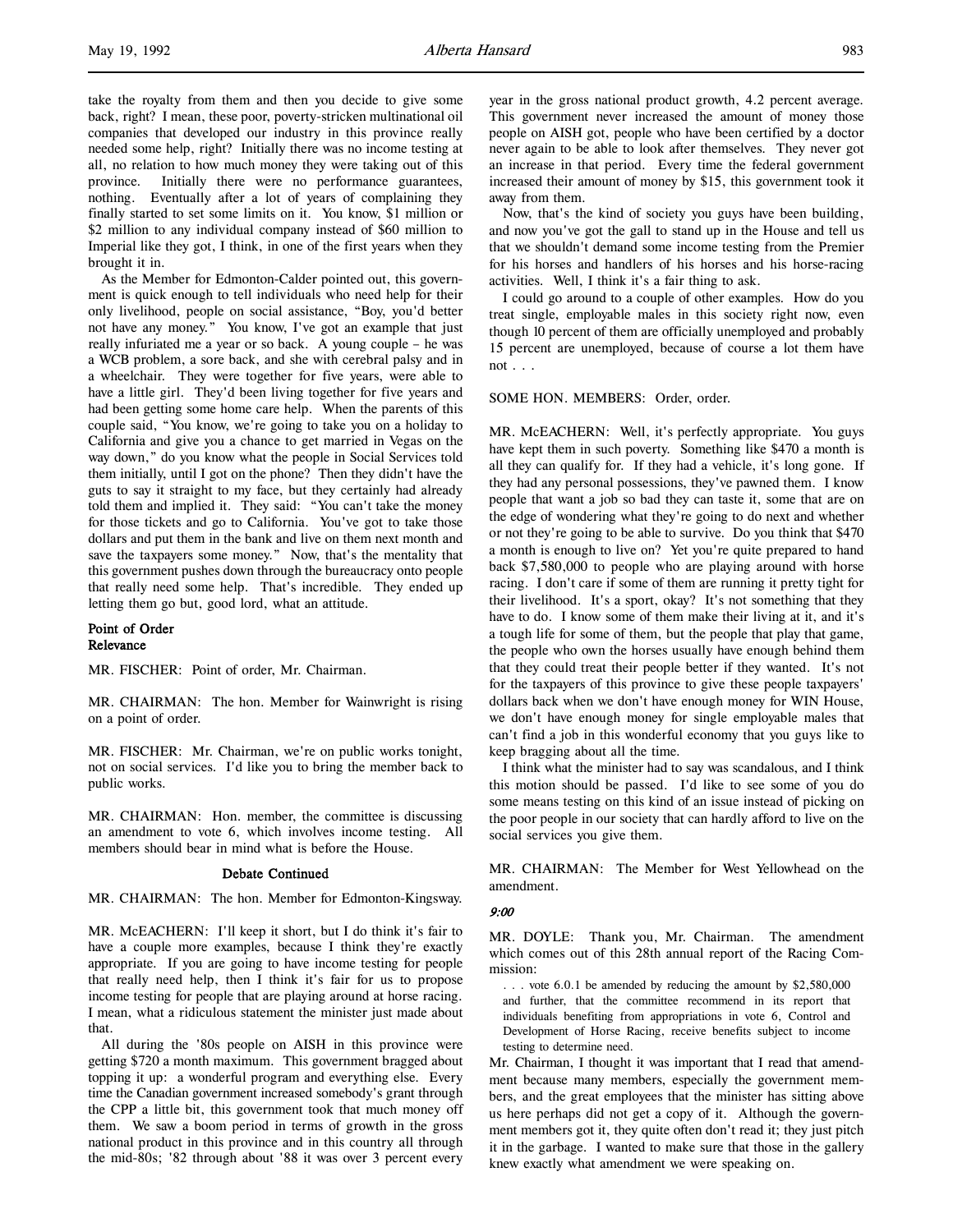The Member for Edmonton-Kingsway pointed out very clearly that the income testing to determine need certainly is a good thing. In fact, in the riding of West Yellowhead pari-mutuel betting is something that has in some ways saved some of my constituents money because they now have a theatre in some of the hotels and the government of course doesn't collect the taxes on the fuel that they used to use when they came racing into Edmonton to get to the racetrack. Fortunately or unfortunately, in the town of Edson that was put in the hotel owned by the president of the provincial Conservative Party, and no others were allowed to have that installed. But perhaps they were the best bidder on that.

Mr. Chairman, the Member for Calgary-Mountain View's amendment surely fits right with some of the tax dollars that have been wasted in this province on some of the big shots that own horses. Indeed, many of them are poor because they might have had the wrong horses or just didn't have horses good enough to win.

The pari-mutuel betting around the province by the use of hotels is in one sense a good idea. I believe the minister stated some time ago that the Gaming Commission were pursuing these video slot machines, and they promised that the bars with strippers would not get into the video slot machines.

MR. CHAIRMAN: Try to keep to the amendment, hon. member.

MR. DOYLE: I'm speaking to the cuts to the Gaming Commission, Mr. Chairman, the amendment on the means testing for some of the people who need some funding.

Many years ago I was raised on a farm. I know what the minister was talking about when he said we had to haul the waste out of the barns, the stoneboat in those days. Of course, there was no money, but it's good that the minister has been helping some of these poor people cleaning the stables and keeping them clean.

Mr. Chairman, I would also say that I find it strange. They said when the Gaming Commission was pursuing these video slot machines that they would not be put in bars with strippers. Why has Joe Shoctor gotten video slots for the Saxony hotel when that bar continues to employ strippers?

MR. CHAIRMAN: Order please. We're dealing with means testing on income. We're not dealing with what's going on with slot machines in bars.

MR. DOYLE: Thank you, Mr. Chairman, for keeping me on line with the amendment, but this was part of the Gaming Commission so I thought perhaps it was part of this amendment. It's something that should be stopped, and by cutting the \$2,580,000, it would indeed stop that. Perhaps if that money was saved, we could go back to putting some better funds into programs like the community facility enhancement program, which expired in September '91. So the saving of this \$2.5 million of this department would not necessarily be spent, but perhaps some of it could help to top up such good programs as the community facility enhancement program, providing that they were handled in an appropriate way.

The Racing Commission for many years has brought revenue into the province. In fact, the 28th annual report that the minister referred to very clearly identifies how much has been brought in. The amendment of the hon. Member for Calgary-Mountain View's amendment would stand well behind many Albertans who believe that the income testing should be determined only by need.

Mr. Chairman, I don't want to take up all the time of the House to mention our feelings on this, and I appreciate the time you allowed me to speak this evening.

## Public Works, Supply and Services (continued)

MR. CHAIRMAN: The hon. Member for Edmonton-Whitemud.

MR. WICKMAN: Thank you, Mr. Chairman. I first want to acknowledge the, I've got to call it, fine document that the minister responsible for public works laid down in the House. It is refreshing to voluntarily get some of that information that at times we in opposition find very difficult to obtain. It doesn't answer all my questions, but it does answer some of the questions, so it'll shorten some of the questions that I will have.

I just want to make some general comments, and I want to refer specifically to some votes and then raise a few issues and conclude with an amendment.

Now, first of all, I want to just briefly touch on a few topics. In the minister's document he makes reference to the RDA, to the lands that will be disposed of in the restricted development area. I would hope that now we're getting that issue to bed so those lands that aren't required will be disposed of, so those property owners can get on with utilizing that particular land in some other fashion.

There is reference made to the aircraft and vehicles: 4,400 vehicles and 12 government aircraft. Seeing that the minister is in the mood to supply us with information, I would be interested in getting a copy of the logs of those 12 government aircraft. One air traffic controller told me that the government aircraft is the second best utilizer of facilities over at the Municipal Airport. Now, maybe there was some exaggeration there, but I would venture to say that there's a great number of flights taken on those 12 planes that are owned by the government.

Also, I would not mind seeing an agreement that was executed by the government and Olympia & York. There's always been some question and will continue to be some question as to just how fair that particular agreement was to the taxpayers of Alberta and other owners of office towers downtown.

Also, Mr. Chairman, reference is made to surplus lands that are being disposed of other than the RDA. I can recall the Member for Westlock-Sturgeon asking for a listing of all those lands that were going to be disposed of or were disposed of, an interim report every six months. I don't believe that was ever complied with.

Another comment that I have to make, Mr. Chairman, deals with the annex. The Member for Westlock-Sturgeon raised this, and the minister insisted on a vote in the House. That's the question of the small amount of additional dollars that were required to complete some renovation that was being done on the second floor. A deal had been worked out: in exchange for that, some other space was being given up here in the Leg. Building to accommodate, I believe, a request of the Speaker. Anyhow, it was a good deal all around. The minister took exception to statements that the Member for Westlock-Sturgeon made and held some kind of an artificial, improper vote here in the Assembly; nevertheless, ordered that work be halted. To this day, which is a year later or possibly it's two years later, that space is still sitting there empty. That space is not being utilized. That space is there, and it could be utilized, and there could be that swap that was to go through, but because the minister was offended by some gentle remarks of the Member for Westlock-Sturgeon, heels were dug in, and we see that space sitting there going to waste. That could be utilized so much better than it is at the present time.

Now, let's go specifically to some of the votes. I have a number of questions here. I can understand that sometimes there are difficulties answering all the questions in one particular evening, so I would hope that written responses will come at an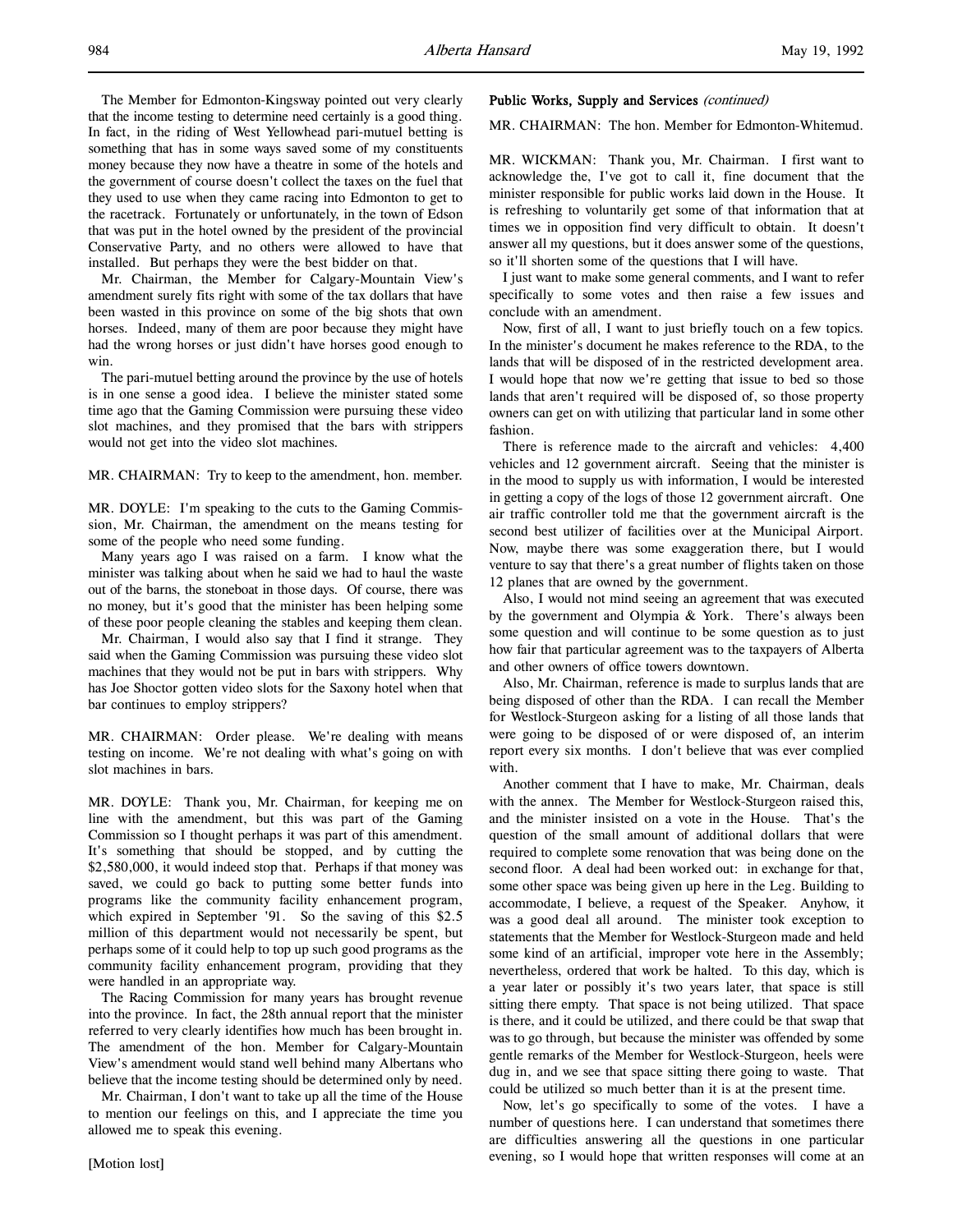l,

appropriate time to these other questions that are raised. We look in vote 1, and there is an overall increase in expenditures of 2.4 percent. We see Salaries, Wages, and Employee Benefits accounting for the majority of the increase, 3.3 percent. Three questions in this area. First of all, where specifically does this department fit into the government's overall plans for downsizing and relying more on the private sector when it comes to providing services? Secondly, why an 82 percent increase in the purchase of capital assets for this department? Thirdly, with a 14.1 percent reduction in permanent full-time positions from 184 to 158, why has this department budgeted for a 3.3 percent increase in salaries, wages, and benefits?

## 9:10

Then I look, Mr. Chairman, at vote 2, Land Assembly. Here we see a 73.8 percent reduction in this year's budget estimates from last year, down from \$22.8 million to \$6 million, which brings to mind two questions. Why is there a 22.6 percent increase, \$350,000, for Administrative Support when the rest of the department has slashed its budget estimate for the year? Secondly, in previous years the government has under Multi-Departmental Services repaid approximately \$15 million dollars a year to the government Land Purchase Fund. Why is the government not making that similar transfer this year?

## [Mr. Jonson in the Chair]

Then I go to vote 3, Mr. Chairman, Management of Properties. We see an overall increase of 2 percent in this vote from last year's budget estimates. Question: under this government's downsizing initiatives why is this department increasing designated moneys to acquire and pay for leased properties? That refers specifically to votes 3.3.2, 3.3.3, 3.6.2, and 3.6.3. Secondly, an increase of \$4.1 million: why is this department faced with this increase? Is it a result of increased maintenance costs of the acquisition of new leases for the government? I want to go just a bit here to Lease Escalation Contracts being budgeted for an increase of 16.5 percent or \$1.1 million. Can the minister tell us why this increase during this period of tough economic times when costs should be going down?

Vote 4. Here we see a decrease of 5.2 percent. It's good to see that reduction in capital expenditures, and we would like to see, as a matter of fact, the government rank its priorities, its commitments, and its projects in terms of taxpayers in Alberta and to drift towards that paying with cash; in other words, pay as you go. I believe that is the way that someday some new government, hopefully shortly, will come along and implement those types of policies that see new initiatives such as pay as you go.

I look at vote 5, Central Services and Acquisition of Supplies, and here we see a very, very minor reduction. We need to cut expenditures within government departments. What will the government do to encourage reduced spending in other government departments as well as this, being that the minister is a member of the overall caucus? Then we look at vote 5.5.1, and here we have the initiatives to reduce government travel costs. The question I have here is: why has air transportation only been reduced by .2 percent? We've heard all the talk about the reduction in travel that is meant to be achieved.

Vote 6 deals with the control and development of horse racing. I do get out to the track on occasion. I find it to be a very, very interesting sport. They call it the sport of kings for a number of reasons. My understanding – and it equates partially to the amendment that had been before us – is that 5 percent of the purse money or the overall pari-mutuel betting is taken in the form of a provincial tax, and then those dollars are given back to horse racing in various parts of the province. It's not really a direct grant from the taxpayers of Alberta; it's a method of giving back to the horsemen dollars that had been received through the parimutuel betting. The other option I guess would be that government could simply claim that money, that 5 percent tax, and not give any back. So I don't have a problem with that particular system of control and development of horse racing because I think it has to be recognized that yes, there are needs within our society. I support those needs, those essential needs of shelter, of food, and so on, but at the same time there are industries that have to be recognized that are there to the benefit of all, and horse racing is an industry.

Vote 7, Lotteries and Financial to Assistance to Major Exhibitions and Fairs. Here we see an increase of 51 percent and an overall increase in grants of 52.1 percent or \$1 million. Now, why? That I would like an answer to.

When we talk in terms of vote 8, the gaming policy, here we see an increase of 18.5 percent or \$600,000. This increase is in the operating costs, I assume, of the department through the additional enforcement of gaming policies.

Those are the questions that I have specifically that pertain to the votes, but I have a number of issues that I'd like to have the minister address. One is the question of donations that are made to charitable organizations and causes through his department. I'd like to know specifically how he goes about determining who gets those items that are declared surplus and how the value of those goods is recorded.

Secondly, I'd like to know when Public Works, Supply and Services will be ready to hand the Oldman dam project over to the Department of the Environment. I'd like to know specifically what additional steps may be planned in terms of Greening the Hill, which is the expression that is used and is touched on to a fair degree in the document, the opening remarks submitted by the minister, but possibly he has other ideas further down the road that he wants to see implemented.

I'd like the minister to speak about the interprovincial trade barriers in western Canada, the memorandum of agreement. I'd like to know the value of total procurement contracts placed on this network in the last fiscal year.

Mr. Chairman, I want to get into one of the topics that I have the opportunity to raise quite often when it comes to this particular minister. That refers to lotteries, and that refers to what's happening here in the province of Alberta in terms of it slowly becoming a gambling mecca. We see Sport Select, we see video machines, we see a great escalation of gambling. In our caucus we have simply taken the position that it's time to slow down, that it's time to develop a master plan, a vision, that it's time to get input from Albertans: is this what is really, really wanted?

I guess the concern that I have – it's not only that we see it happening in Alberta. I was reading about some of the initiatives brought forward recently in the budget in the province of Ontario and when speaking to people in Ontario. They're even going to plunge ahead, escalate ahead at a faster rate, it appears, than Alberta when it comes to opening resort-type casinos and such. I would hope that we don't have that type of situation happen here in Alberta. There are many of us who enjoy a bit of gambling, myself included. Las Vegas is there, Reno is there, and so on and so forth. I don't want it to happen in Alberta. If I wanted that type of environment to live in, possibly I'd consider living in Reno or Las Vegas, but I don't. It's a nice place to visit, but let's not go overboard with this whole gambling escalation that has occurred.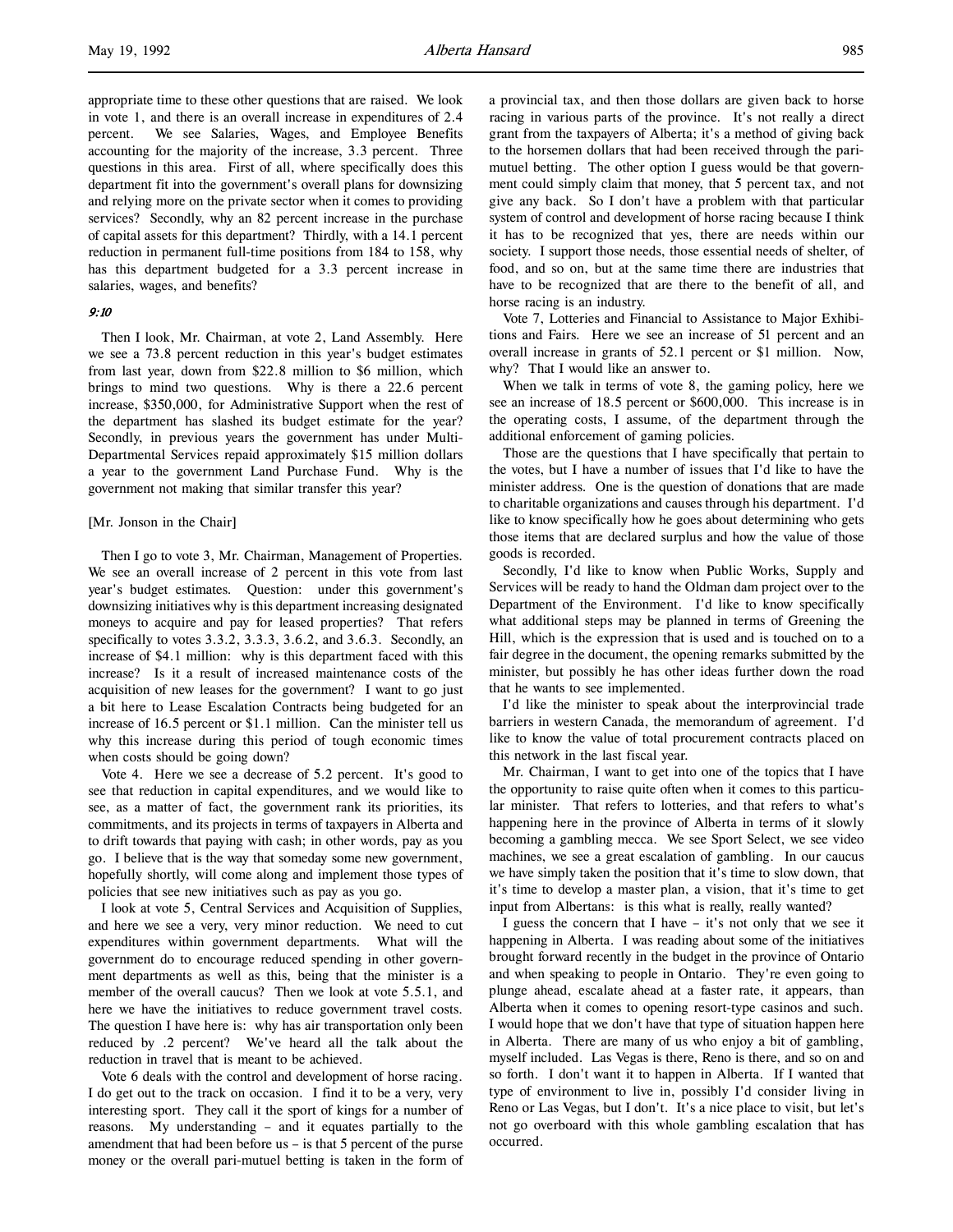The video machines raise an interesting question. Reading the documentation, it's clear that all those facilities that are controlled by age are eligible to make application for video machines, but how specifically is the minister going to determine – or whoever is going to determine – which of those facilities are going to receive approval, which will actually receive the machines? I'm sure that every one of them won't. That brings to mind the question of lottery distributorships as well. I'm still not clear to this day exactly how lottery distributorships are awarded. Who decides whether this store in Hinton or the store across the street should get it? Why are there instances where it's pulled away from one and given to somebody across the road, even though the one across the road isn't doing the same type of volume? There has to be a strategy there that I'm not aware of that has to make a bit of sense.

## 9:20

The whole question of lottery dollars has raised many, many ears in Alberta. We've seen many examples of questionable expenditures within the area of lottery revenues. We all recall the infamous briefcases. We recall the trip to Japan. We recall the dollars that have been given to the Edmonton Eskimos and the Calgary Stampeders through some lottery-type system, and even if all of this could be justified, we can't be sure because of the accounting procedure that is used, the fact that it doesn't come under general revenues. I would suggest to the minister that Albertans are going to continue to get more and more vocal on this matter till eventually the day will come – and it's not too far down the road – where this government or some other party that forms the government is going to do what the Auditor is asking for because people are becoming more and more concerned. They're becoming more and more concerned with the politicking that is being played with lottery dollars, the cheque signing, the cheque presenting ceremonies that go on, and the ability that the minister and members of the government side of the House choose to take upon themselves to try and get those bonus points. One thing I would really, really like to do is be able to really get right down to the very, very fine tuning as to exactly what happens in that whole system of CFEP dollars, which again the Auditor criticized in terms of its handling: the sloppiness and the lack of determining that there were needs for those dollars and the involvement of government MLAs.

On that particular note, Mr. Chairman, I'm going to present my amendment, and I'll have this distributed.

### Lottery Funds

Moved by Mr. Wickman:

Be it resolved that the Committee of Supply recommend in its report to the Assembly that the department responsible for lotteries comply with the recommendations of the Auditor General and transfer all of Alberta's lottery revenues directly to the General Revenue Fund.

MR. WICKMAN: Now, I know that the minister in his overview that he presented attempted to rationalize why that wasn't necessary, why Albertans would prefer the dollars to come in this method rather than general revenues in that they saw this, I guess, as a different type of dollar, and they saw it being used for a different purpose. All the rationalization in the world is not going to get around the fact that we have an Auditor that has made it very, very clear that the way it is being done at the present time is not proper, that it would offend anyone with any background in accounting at all. I know there are some members on the

government side that have some background in accounting, and they're the first ones that should be standing up in this House and saying, "I support the amendment as presented by the Member for Edmonton-Whitemud because he's talking in terms of accountability; he's talking in terms of implementing a practice that conforms with proper accounting, with proper procedures, proper principles of accounting for expenditures." This type of system as proposed in the amendment, Mr. Chairman, would do away with the perception the public presently has that lottery dollars are not handled in a method that is in the best interests of Alberta taxpayers.

We see that the minister talks in his report of there being net revenues of \$111 million in the previous year, I believe it is. That's a great deal of money, and with video machines now coming on board and expanding, we could be talking in terms of \$130 million, \$140 million. Where's it going to stop? Just how big does this slush fund, this cash cow grow until finally somebody takes control of it and says: "That's not the way it's to be done. We've got to do it properly"? I would say that rather than wait till that time, we do it properly at the present time.

Mr. Chairman, on that note I'm going to conclude my debate on the amendment and allow the other members that wish to speak to speak on it.

MR. DEPUTY CHAIRMAN: Speakers on the amendment? The Member for Taber-Warner.

MR. BOGLE: Thank you, Mr. Chairman. I rise to speak against the amendment put forward by the Member for Edmonton-Whitemud. I wish to draw to his attention just for the record that the external auditors of Ernst & Young have repeatedly reported that the activities of the corporation and Alberta Lotteries are in accordance with generally accepted accounting principles.

We've had the debate in this Assembly many times, Mr. Chairman. I suppose if the hon. Member for Edmonton-Whitemud wishes to use up the time tonight dealing with amendments on issues previously covered rather than dealing with the estimates of the department, that's certainly the hon. member's right, but clearly the activities of the lottery revenues has been dealt with at some length. The dollars are accounted for. I can certainly verify that the many, many organizations in the Taber-Warner constituency which have received funds through a variety of programs, whether it's the Wild Rose Foundation, the Recreation, Parks and Wildlife Foundation, or the community facility enhancement program to mention but three, are extremely grateful for the assistance which has been provided, assistance which in most cases has come as matching dollars, so that the activities of a local group, and in some cases being groups like a curling club organization replacing an ice plant or the local rodeo association improving their facilities and grounds or other recreational or cultural facilities in the area – those are all well appreciated.

I repeat, Mr. Chairman, if the hon. member wants to waste the time of the committee rehashing grounds which have already been dealt with, then that's certainly his right, but I for one would like to see us get back to the estimates of the department.

MR. DEPUTY CHAIRMAN: The Member for Edmonton-Kingsway, followed by Cypress-Redcliff.

MR. McEACHERN: Thank you, Mr. Chairman. I rise to speak in favour of the motion. We had a big debate in this House a number of years ago when you brought in Bill 10 to set up a special lottery pot that the minister could use as a slush fund. Nobody on either the Liberal side or the New Democrat side has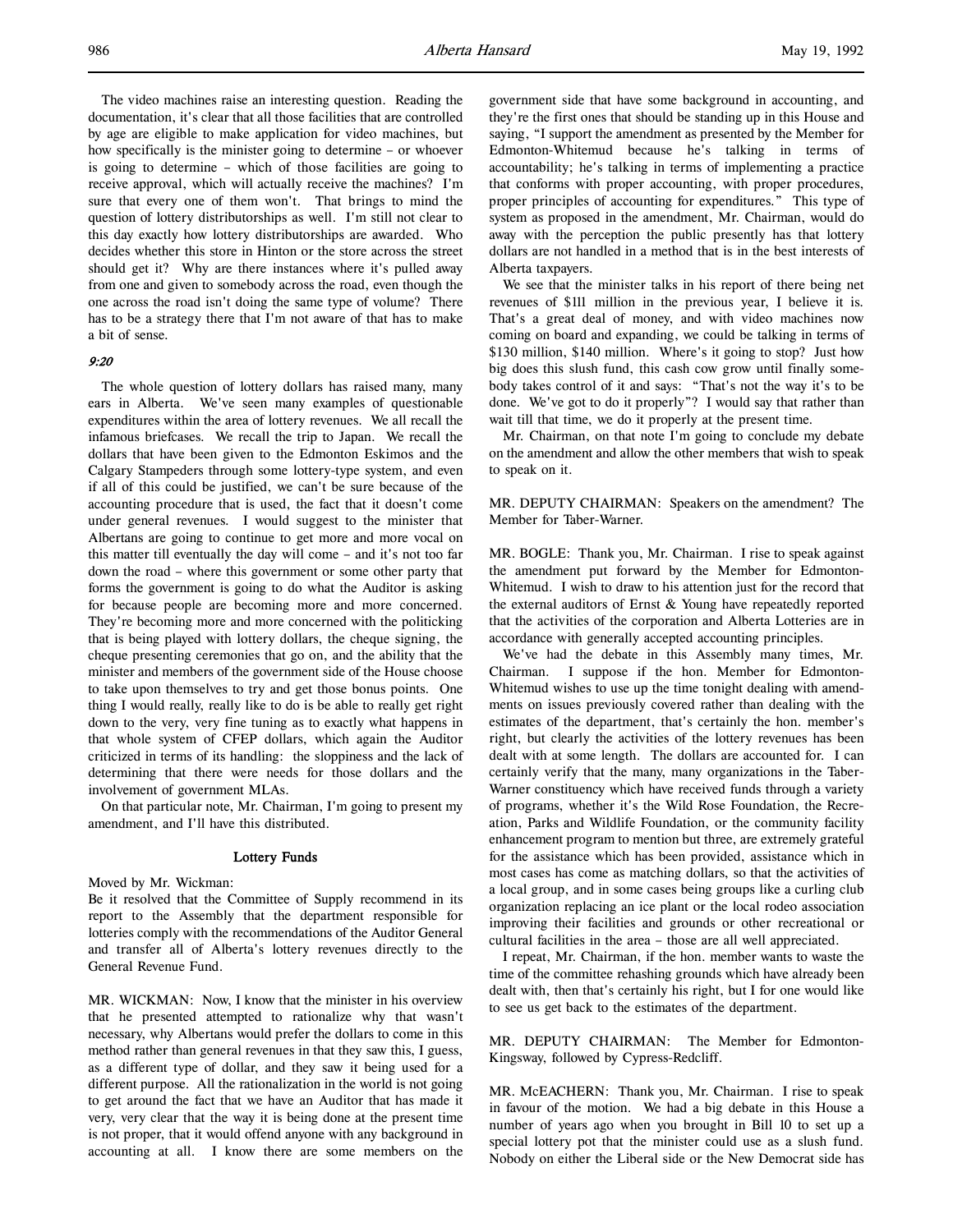complained about some of the people that get the lottery money. That is not what is at stake here. Much of the money goes to very worthwhile organizations, and most of them are handed out on a reasonable basis, at least to the extent that we can follow it and what we watch, but what is not right is that the expenditures that they represent are not brought to this Assembly as part of a budget so that we can peruse it beforehand and discuss it before the main decisions are made about who will get it. Those decisions are still made by the minister, or whoever advises the minister, and in secret as far as this body is concerned, and all we get is the after-the-fact information. That is not an acceptable way to handle tax dollars, because make no mistake, these are tax dollars. Raising lottery funds is nothing more than a tax on the poor, which brings me to another economic point I wanted to make in relation to this issue.

It seems to me that the Horatio Alger dream that you could go from rags to riches by hard work in this society – in this North American society that everybody thinks is so wonderful, or at least some people try to claim it is – has been dead for a long time in this country and in the United States where it originated. What governments like this government have done is replace it with a lottery so that people can put a few dollars on the line hoping to God that they can get out of poverty. So it's a tax on the poor is what it is. It's like the Romans: give the poor circuses. It's much the same kind of thing: put ads on the television and tell them how they're all going to get rich so they'll put more money into the lottery. Well, if it's a tax on the poor, why aren't those tax dollars expended through this Assembly through proper appropriation Bills, the same as any other moneys? Of course, they should be, and it's ridiculous that the government can get by with saying, "Oh, no; it's okay for the minister to do it," and hand it out to this group, that group and then account for it afterwards. That's not good enough. The Auditor General says it's not good enough, we say it's not good enough, and after the next election it'll get changed.

# 9:30

MR. DEPUTY CHAIRMAN: The Member for Cypress-Redcliff.

MR. HYLAND: Thank you, Mr. Chairman. I've been sitting here in disbelief hearing the comments made, at least by the two previous opposition speakers when they talk about the misuse of money associated with lotteries, with the community facility enhancement money and others. When they're saying that, they're insulting the people in my constituency, the hardworking volunteer people who put up 50 percent of the money on these projects. Some of them are senior citizens' projects. Some are swimming pools in towns. Some are parks, where two or three towns have got together to develop parks. There are a whole bunch of different programs.

MR. McEACHERN: You totally misquoted what I said.

MR. HYLAND: You had your turn to speak. I didn't interrupt you.

Mr. Chairman, they want to put it all in a pot into the Legislature, into the estimates, so they can approve it somehow. It's a magic thing. We just heard a number of members a few days ago bring up a phantom document that they found somewhere or dreamt up about the future of a project within culture and recreation and parks that receives some money from lotteries and some money from general revenue. You know, there are a lot of problems with that program because there are too many people involved in it. I've talked to people on the ground floor, and they

try to get projects through groups, whether it's cities or towns or whatever. There begins to come so much administration. The beauty of many of the lottery programs is that people can access them, small groups can access them, senior citizens' groups. A group put together to develop a park can access these programs directly, and they have to sign the documents and report two years hence how the money was spent. Now, what's misuse? What's so bad about that?

Mr. Chairman, when I went through my constituency with this program, I met with the municipal councils, rural and urban, and we developed a program where the people would bring forth ideas of how they wanted to develop and what money they had for matching. They submitted them to the councils, the councils went through them, and through a process of negotiation we accepted some. Some we didn't accept. Some they used other programs for. We worked at it together. I mean, if others didn't do that, that's their problem. If you can't work with municipalities, why dump the whole program because you can't get along with it? It makes no sense. Instead of saying that it's a misuse of money, let's have some facts. Let's not accuse good, honest, hardworking volunteers of misusing our money. Put something on the table. Give us some facts. Give us some examples. Let's see them. Don't just talk in general terms that it may be a misuse of money. Thank you.

MR. DEPUTY CHAIRMAN: The Member for Calgary-Mountain View.

MR. HAWKESWORTH: Thank you, Mr. Chairman. I can't resist the invitation from the hon. Member for Cypress-Redcliff to put some facts on the table. I'd be quite happy to put some facts on the table. They're found on pages 63 and 64 of the Auditor General's report for the fiscal year 1990-91. If he wants facts, that's where he can find them. The motion on the floor, the amendment, has to do with accountability. That's what we're talking about. The Auditor General's report talks about accountability. The New Democrats are suggesting to the government that the issue is an issue of accountability. It's not an issue of the recipients, of who received it or who didn't receive it. You don't have to sacrifice accountability to provide funding to groups in this province. You can provide funding to groups in a responsible, accountable way. That's what we're suggesting and that's what the Auditor General is suggesting needs to be done when it comes to lottery funds. The reason the Auditor General has said that this is a matter of concern to him is that not only is there a lack of compliance with the legislation but, to use his words, "my primary concern is a lack of accountability for the disbursement of some lottery revenues." And here are some examples; here are the facts:

Alberta's share of the net lottery revenues is not paid to the Lottery Fund until after the Corporation makes the following payments on behalf of the Province:

(a) for expenses incurred by the Provincial Marketing Organization. There's a recipient for you. Haven't heard them talking about that across the way.

(b) for expenses incurred by the Province's Program and Services Office to administer the payment of grants from the Lottery Fund.

There's a recipient we haven't heard about, and here's one that we haven't heard about from the members opposite:

(c) to the Government of Canada.

Oh, well, we can't be accountable for the lottery funds, because we're all concerned about the recipients of the lottery funds; i.e., the government of Canada. Come on; please, give me a break.

The Auditor General concludes: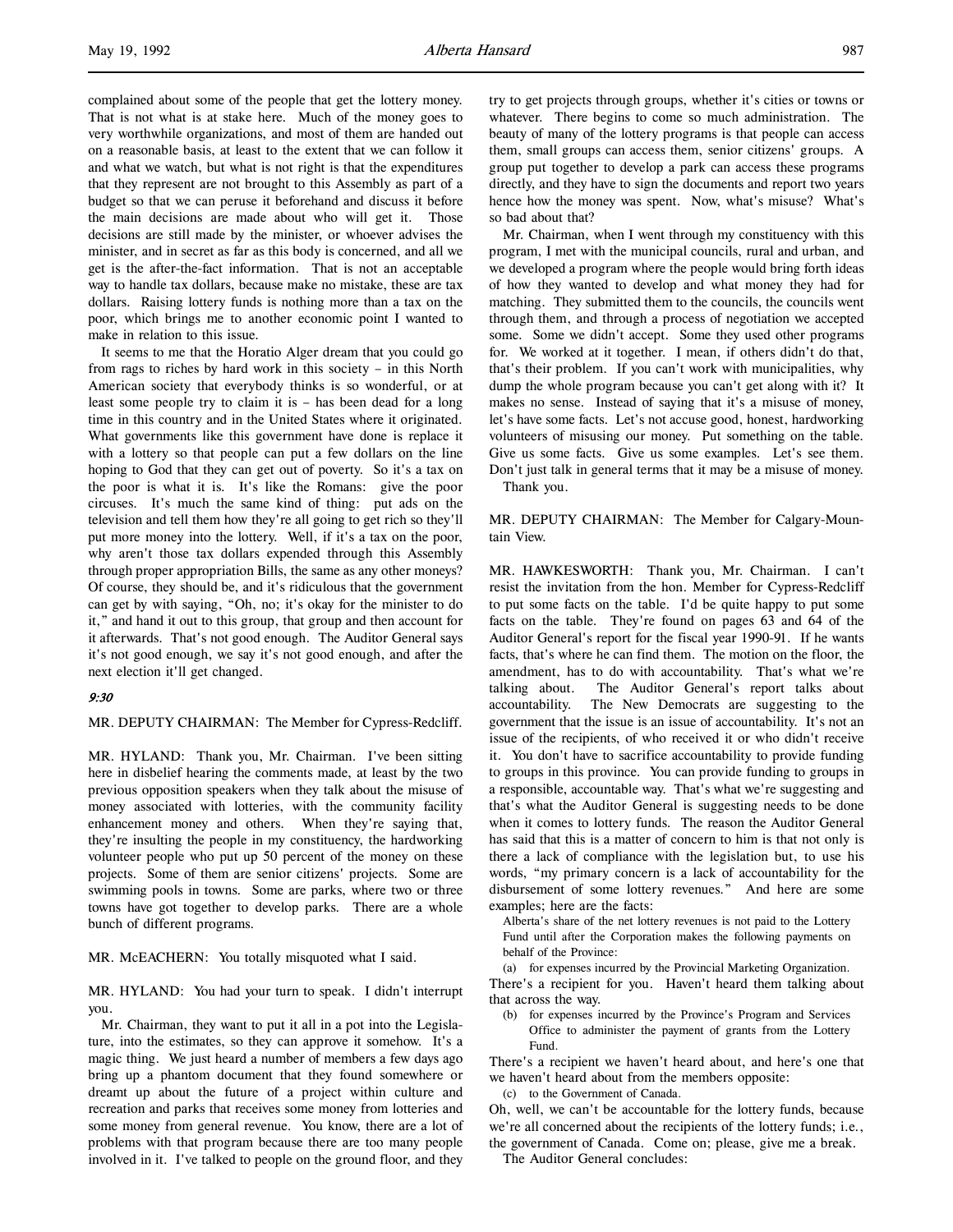The funds used to make these payments are part of Alberta lottery funds which have not been publicly accounted for.

That, Mr. Chairman, is the issue. Money is being spent that's not being accounted for. It has nothing to do with the hardworking, sincere, solid members of our communities all across the province who participate in the community facility enhancement program. That's a red herring. If you want to set up a community facility enhancement program, you can do that under the General Revenue Fund. You can do that under the Lottery Fund. You can set up a vote in the estimates and disburse some money and account for it. Asking for accountability doesn't mean that you have to sacrifice worthwhile programs. It just means you have to sacrifice a cozy slush fund for the Minister of Public Works, Supply and Services. That's all that has to be sacrificed here. You sacrifice a cozy little arrangement with the government of Canada. That's what has to be sacrificed. Make it more public; make it more open; make it more accountable: that's what the Auditor General's talking about. Let's do it. What's wrong? What's holding them back? Why don't they want to be accountable? Why don't they want to make these payments up front? What is there, some sort of backdoor arrangement or what? I mean, why can't this be done through the normal . . .

# Point of Order Imputing Motives

MR. TANNAS: A point of order, Mr. Chairman.

MR. DEPUTY CHAIRMAN: Order. The Member for Highwood on a point of order.

MR. TANNAS: Under 481(e) or Standing Order 23(i), imputing motives. I think if we talk about a cozy little slush fund for anyone, that's an imputation of motive, and I would ask that the hon. member reconsider those ill-considered words.

MR. HAWKESWORTH: Well, Mr. Chairman, the point is accountability. The Auditor General says that there have to be better ways to achieve appropriate accountability for all lottery revenues. I agree with the Auditor General. I agree with the motion on the floor. I don't know why it is that the government members seem so reluctant, after many years, to adopt the Auditor General's report. I guess the actions speak for themselves. People can make their own conclusions about cozy arrangements that are so comfortable that the government finds it difficult to accept or implement change. So I'll let people draw their own conclusions. I just wonder why it is that the arrangements we have in place can't be made more accountable. And why can't we do it without dragging in, as hostages to the debate, all sorts of groups and individuals, worthwhile projects and worthwhile endeavours all across the province? Those projects, those individuals, those initiatives, could always be funded through the General Revenue Fund or through a separate Lottery Fund if the government wanted to set up the estimates that way. There's nothing to impede accountability except their own inertia and clinging to the past.

Thank you.

# 9:40

MR. DEPUTY CHAIRMAN: Further on the point of order, Member for Highwood?

MR. TANNAS: Yes, Mr. Chairman. I find the words being used here, "slush fund," in the Concise Oxford Dictionary of Current English. A slush fund is a fund for illegal purposes; bribery, for example. That's why I take objection to that kind of language.

Accountability: certainly we all stand behind that, and I support the member. But his use of "a slush fund" is beyond the pale. [interjections]

### MR. DEPUTY CHAIRMAN: Order please.

Did you wish to comment on the point of order, Edmonton-Kingsway?

MR. McEACHERN: Yes.

MR. DEPUTY CHAIRMAN: Please proceed then.

MR. McEACHERN: The member turns out to be awfully sensitive. What we're really talking about here is the way it is set up. Whether the minister uses it for some kind of illegal purpose or not is not the point. The point is that it's set up in such a way that he could do that if he wanted. Therefore, to call it a slush fund, as compared to . . .

MR. DEPUTY CHAIRMAN: Thank you, hon. member. You've explained your point.

Further on the point of order?

The Chair will review various parliamentary sources further, but at this point a quick review of Beauchesne and the reference that was made to Standing Orders would not indicate that in the context in which it was used, the term was unparliamentary.

## Debate Continued

MR. DEPUTY CHAIRMAN: Further debate on the amendment.

MR. SHRAKE: Mr. Chairman . . .

MR. DEPUTY CHAIRMAN: On the point of order, Calgary-Millican?

MR. SHRAKE: On the amendment.

MR. DEPUTY CHAIRMAN: Edmonton-Kingsway, followed by Calgary-Millican.

MR. McEACHERN: Okay. I just wanted to straighten out the Member for Cypress-Redcliff. Nobody on this side cast any aspersions on the people in community leagues that work so hard to get money. I work with the people in my area, and they have applied for grants from the lottery funds. I accept that these people work hard and do a good job. Certainly nobody on this side in any way impugned them, and I resent you standing up and telling us what we said, in incorrect words, and then turning around and beating up on us for it. I think it's totally ridiculous.

When I do work with my constituents to apply for those grants, I think what we all resent is that there is no real, known process by which you know – well, there is a process. There are certain things you can apply for, and there's an application form and that sort of thing, but we know that it's at the whim of the minister as to how many dollars there are in that program and whether or not it will be granted. I think that's what is wrong with the idea of having the Lottery Fund controlled by an individual minister. If there were an estimate in the budget that said that X number of dollars will be given for this and that and the other program, then people might have some idea where they stand and what the limit is on what they're applying for and under which rules and what different kinds of programs there are. This body would have approved those expenditures. We wouldn't have tried to control each one individually, obviously. Obviously, the minister and his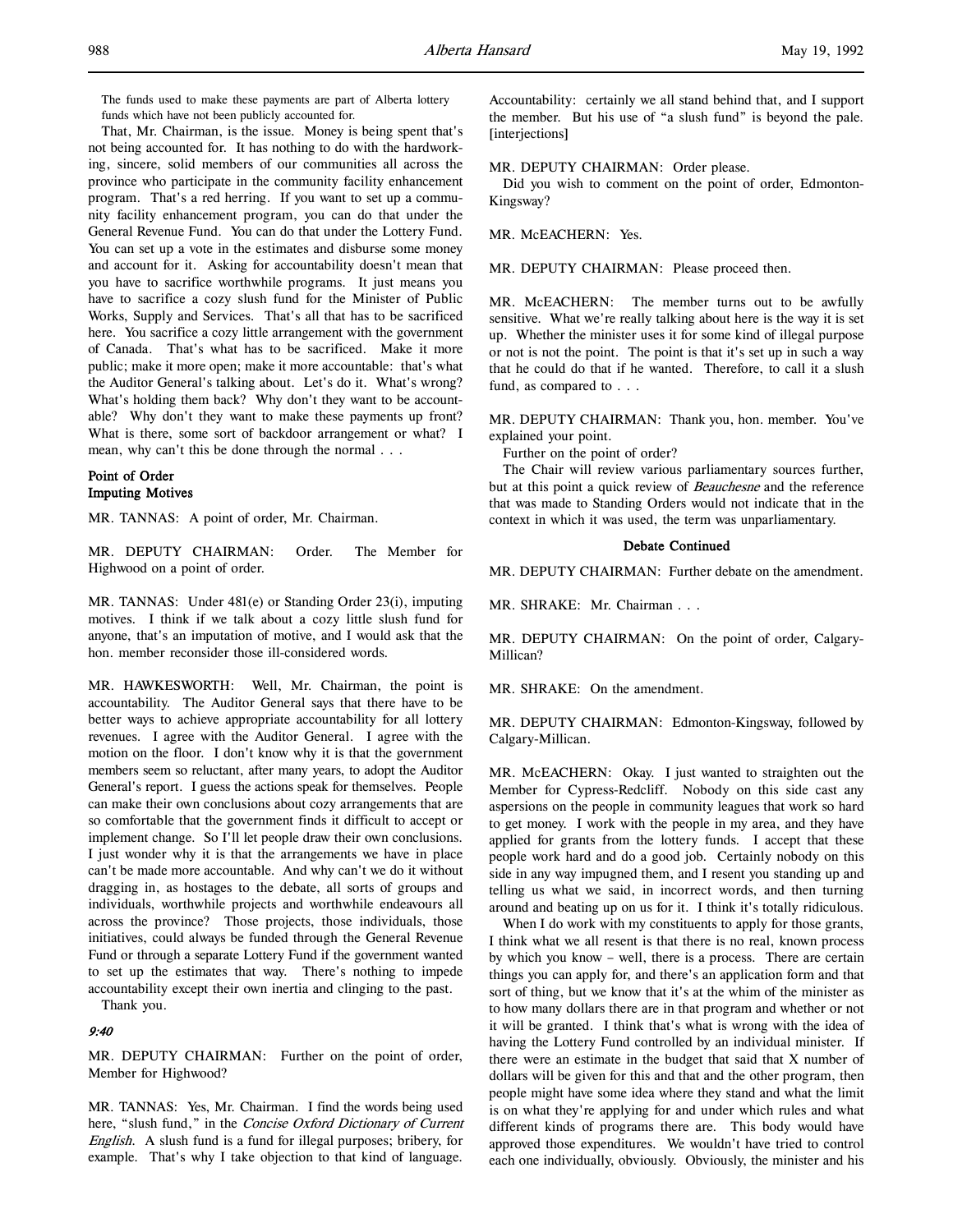people still have to do some individual deciding. Nonetheless, there are some guidelines and some rationale and some debate beforehand about where and under what programs those moneys are allocated through the estimate process. That's really what we're asking for, and I don't think that it's too much to ask. To hand it to an individual minister and give all the responsibility to him and to only have him accountable after the fact is not acceptable. That's what we're saying.

## MR. DEPUTY CHAIRMAN: Calgary-Millican.

MR. SHRAKE: Thank you, Mr. Chairman. I think we go through this each year as we go in Committee of Supply. The opposition will be whining, gnashing their teeth, and crying that they don't have enough time in Committee of Supply to ask all their questions. Then we come in here, we sit here, and we get these motions, these amendments. We get all kinds of silly ones, sometimes cutting the minister's salary to \$3, sometimes to \$1. We spend the whole night going through the nonsense of these motions. Then they talk and they talk on these amendments, not asking questions of the minister who is sitting here to answer the questions. We've got all this expensive staff sitting up there observing. I really see them sometimes shaking their head as they hear these amendments. Anyway, they drone on and on listening to their own voices, and we don't hear intelligent questions. Then they whine later.

Anyway, let's go to this notice of motion.

MR. McEACHERN: You don't give us time to ask questions.

MR. SHRAKE: Now we have the Member for Edmonton-Kingsway trying to be a wit tonight, and he's only come here half equipped.

As we go through this notice of motion, we go through this again and again. Calgary is a city which receives money out of this lottery money. In that city we are known as a city of volunteers – they have some in Edmonton, too, you guys – and these volunteers, they work. They give their time, their energy, and their money, millions and millions of dollars' worth of time. We're probably, in Alberta, one of the best areas in the whole world for volunteers who will serve on committees, work with children, seniors, the sick, and the lame, but they need tools to work with. These tools are often a community hall, because often a little building – they need an office; they need something to help them provide these services.

So with this lottery money – and we were talking of a threeyear period, roughly about \$30 million a year. Thirty million dollars is a lot of money, yet it wouldn't carry the health system for a week. Four days, five days is all it would carry it. A lot of the people who buy these lottery tickets feel a little better if they know this money's coming back into the community. We could transfer this quite easily all into the general fund – it would be swallowed up – but this is a way of giving them back some of their lottery money to get some facilities. Without the facilities you cannot have those programs, and among those are programs for the young people. The Boy Scouts, Cub Scouts, and Beavers: for them to hold their meetings, they need a hall. They can't afford to go rent commercial space. They use the community halls; they use the church halls; they use Scout halls. In Calgary they do anyway. And you get your Girl Guides and you get your Brownies. You get your youth programs. The seniors receive some of this money. There again, these seniors are old, but they're not dead. They like to get out and get together at bingo with the other seniors. For whatever it's worth, a lot of your

medical people say that this is good for them. Often they will apply for a little grant because they've only got so many bucks to fix up the hall, fix up their meeting place, and they get a little of this lottery money.

We could go on and on. I really wish the Member for Edmonton-Kingsway would only get the books that have been provided, the information that's been provided by the minister, read that stuff and see where that money's gone and tell me about those programs, tell me if he would like to cut some of those programs out.

No, Mr. Chairman, I think the minister's done a good job in the last three years with that CFE grant program, with the lottery money. It was done well. As far as saying, "Well, it's not accountable," that's nonsense, and folks know it. In fact, when it comes to Public Accounts, I'm sure he will answer your questions there, or perhaps if you had questions instead of debate, he would answer your questions here. The other thing is, if you just read the material that's been provided, you probably wouldn't even have that many questions or you wouldn't have these misconceptions that somehow this is slush fund money. No, sir. Read your material and see where the money went and what happened. A lot of your constituencies got that money. You go down and talk to those groups that received that money. Talk to them, for goodness' sake. Please talk to them and ask them: "Is this program something that you really wanted? Is it needed? Did you feel, when this community facility was built in your community, that you really wanted that money, or did you just apply for it out of fun or some funny reason?" I'm sure, then, they'll tell you.

So if you ask the citizens at large out there, this is probably one of the few areas that's using some of this lottery money going back to the community, going back to the people, and I think they like it. Ask the people and I think they'll tell you, instead of silly motions here.

Thanks, Mr. Chairman.

#### 9:50

MR. DEPUTY CHAIRMAN: The Member for West Yellowhead.

MR. DOYLE: Thank you, Mr. Chairman. I stand in favour of the notice of motion from the Member for Edmonton-Whitemud. There are some real reasons that the lottery funds have to be handled a different way – i.e., going into the General Revenue Fund – that would stop some of the things that have happened in the past that were not appreciated much by some of the taxpayers in Alberta. I'll get to that, but I want to first say that indeed the community facility enhancement program has been an excellent program and has been paid for 50 percent and sometimes more by the municipalities or by private individuals in the ridings of West Yellowhead that I know of for sure.

I supported many of those applications. In fact, they were all handed out to well-qualified volunteer groups, very hardworking groups. I believe that the riding of West Yellowhead got its fair share of the lottery funds. Of course, like anybody else we'd always like to get a few more dollars, but somebody has to make the decisions on that.

Had this money been in the general revenue, Mr. Chairman, perhaps something wouldn't have happened like happened to the senior citizens, a hardworking, dedicated group from the town of Grande Cache, who worked very hard to build a seniors' place in Grande Cache, a pioneer cabin. They were approved in the amount of \$26,000-plus to assist them in the finishing of their facilities. Well, sometime last year in about October, the seniors came to see me while I was visiting my constituents at the Steelworkers' Hall in Grande Cache and wanted to know if I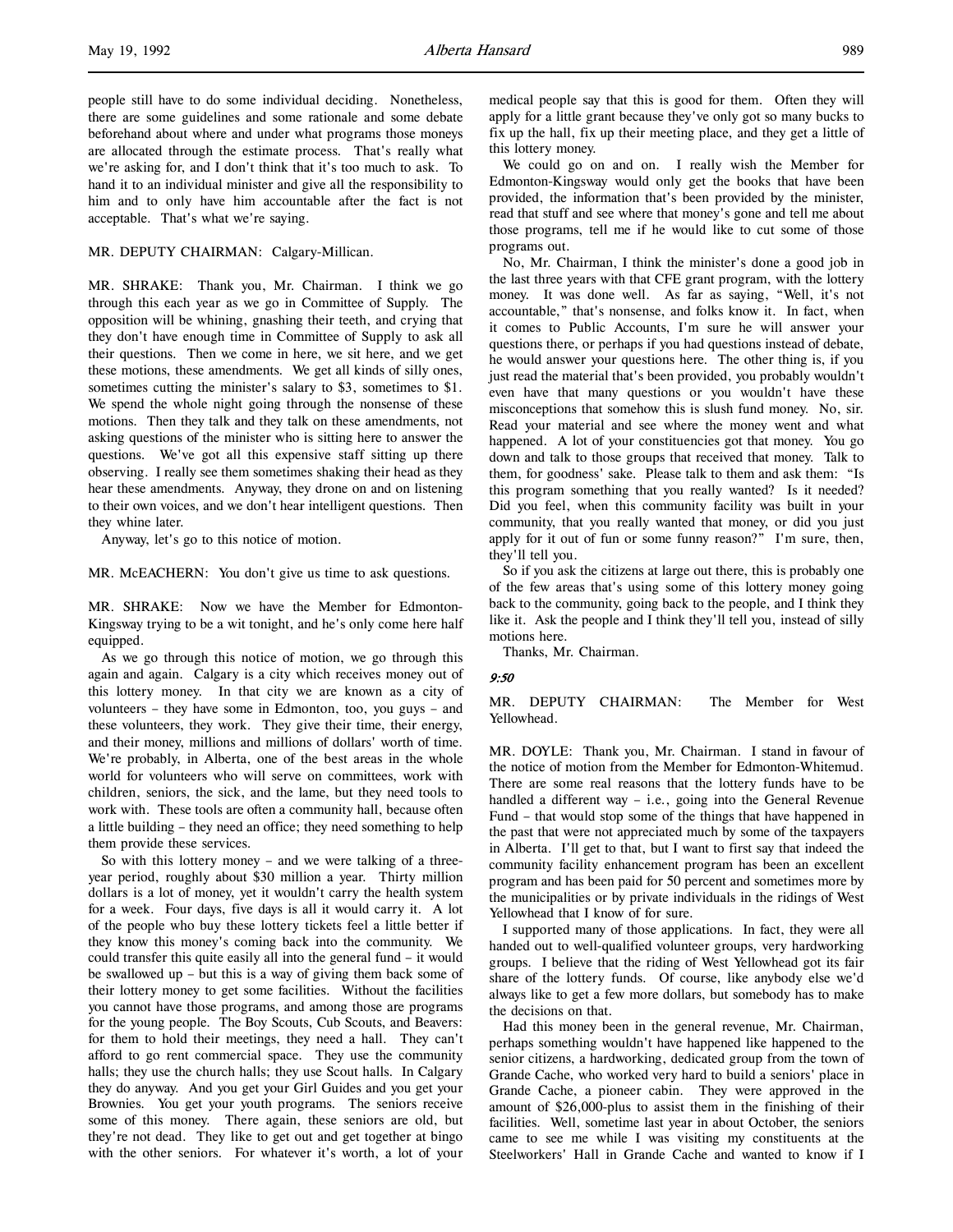could have the cheque that had been approved some weeks before. They had run up bills with their electricians, their plumbers, their carpenters, the tradespeople in the town of Grande Cache, and the lumberyard. Those people were hurting to get paid after some months had passed. They had been told approximately two months prior to that that their \$26,000 was approved and the MLA had the cheque. Well, of course they asked if I would give them that cheque, but I didn't have the cheque. After some phone calls and some discovery, it didn't take very long to figure out who had it. It was the member from the riding of Whitecourt, the minister supposedly responsible for Occupational Health and Safety.

Mr. Chairman, after some time went by and some phone calls were made to try and get this cheque, because the senior citizens from Grande Cache were depending on the community facility enhancement grant – they had put their fair share of sweat equity and other moneys into it . . .

MR. DEPUTY CHAIRMAN: Hon. member, I fail to see how this is related to the amendment, which deals with this matter being in the General Revenue Fund.

MR. DOYLE: Mr. Chairman, speaking to the amendment, if it was in the General Revenue Fund, there would be some scrutiny as to how these cheques were handed out. Would they be handed out the day they were printed, or would the cheques be allowed to float around and used whenever somebody else felt like delivering it? These senior citizens got an overdraft at 21 percent, costing them somewhere over \$600. Then, lo and behold, after we finally tracked this culprit down, the minister flies there in a government plane on the Friday afternoon and delivers this cheque, another expense that would be scrutinized, I'm sure, by this Legislature if it was handled through the General Revenue Fund. It was not taking the government plane to fly to a very remote community; it could have been sent there by government courier that goes there every day, or it could have been delivered by somebody else or by the local post, and they wouldn't have had to pay this 21 percent on an overdraft. It's a shameful, shameful way to handle the lottery funds and the support of local volunteer groups like the senior citizens of Grande Cache and anyplace else in the province.

Mr. Chairman, I think if the minister does not want to put it in the General Revenue Fund, he'd better find a different way of delivering these cheques on time, because these people are the ones that earned it; these are the ones that deserve it.

MR. DEPUTY CHAIRMAN: The Member for Edmonton-Whitemud, followed by the hon. minister.

MR. WICKMAN: Mr. Chairman, I'd like to make . . .

MR. DEPUTY CHAIRMAN: Is there a point, hon. minister?

## Point of Order Concluding Debate

MR. KOWALSKI: I have a point, Mr. Chairman. This is the motion put forward by the Member for Edmonton-Whitemud. Shouldn't he be closing the debate now?

MR. DEPUTY CHAIRMAN: There's no rule requiring that. I could ask the Assembly if he can close debate, in which case you would like to speak. Yes, all right. Hon. minister first, then, please.

#### Debate Continued

MR. KOWALSKI: Mr. Chairman, just a few points for clarification here with respect to perhaps the misconceptions. Sometimes I think the discussion is very rambling with respect to this amendment. Questions were raised as to why would money go to the federal government from the Western Canada Lottery Corporation. I've indicated in previous days in this Assembly about annual reports that are put out by the Western Canada Lottery Corporation, the Alberta Lotteries, as to why. Perhaps I should read from the report, giving commitments to the federal government. I quote from page 20, called Federal Tax Expense:

Taxes are paid to the Federal Government by the Western Canada Lottery Corporation based on a specific formula. This payment is in lieu of the collection of GST on lottery ticket sales to the consumers and is in addition to the GST paid on goods and services purchased by the Corporation.

Listening to the Member for Calgary-Mountain View, you'd think there was something sinister. Well, the Western Canada Lottery Corporation has to pay taxes. Mr. Chairman, this information is all public; it's all known to anybody who wants to access it. It's all freely available, and it's all audited by the chartered accountancy firm of Ernst & Young. How these things get in here – I know that sometimes the boys want to have a little fun on Tuesday night. But it's also important, as the Member for Calgary-Millican has pointed out, to use the time that's available in the Legislative Assembly to be pertinent and relevant to what's at hand.

Mr. Chairman, to my friend from West Yellowhead. I listened very carefully to what he was saying. One thing that's very, very important to this government is to stay in touch with the people. It's extremely important, in fact, for elected people to stay in touch with the people, all people. Ministers of the Crown are given duties, asked for in their Executive Council to be members of the government, and one of the things that all of my colleagues take a great deal of pride in is in fact reaching out, hearing people, talking to people, being a part of the people. I hope that the Member for West Yellowhead is not overly sensitive to the fact that from time to time he regularly rises in the House and he says to colleagues of mine, "Are you aware of this? Are you up to date on this? Do you know about this?" Well, I hope, then, the counterargument to that is that when a member of Executive Council visits the constituency of West Yellowhead, he wouldn't feel overly sensitive. I can only assume that he would want us to, and I hope that if the group in his constituency were to come and say to me as a minister of the Crown, "Can you help us?" he would find it okay for me to visit those constituents in his constituency. I know he comes to mine. He hasn't always told me when he comes to mine. I hear about it. I hear nobody's ever shown up to visit him, but nevertheless, I've heard that he's come.

I hope that it works both ways, because we're all servants of the people and it's very important. If colleagues in this Assembly in fact are close to the people and want to deliver cheques, I think that's important. It gives them a chance to meet new people. It gives them a chance to come up to date on exactly what their concerns are, their issues are. It gives them a chance to learn as well what further can go on, and it all complements one another. It's all part of a very important system, and I sincerely hope that that would be continuing and continued always.

Accountability is very important. I listened very carefully to submissions made, but I think one thing that is very clear is that there is accountability under the statutes, the legislation, that this Assembly's approved, Mr. Chairman. Staying in touch is paramount to it all, and the system that we have of reporting and accountability is in place with respect to the Lottery Fund. It would seem to me that if we wanted to create a new bureaucracy and an added bureaucracy, we could do that, but it's also very important to make sure we maximize our efficiency and our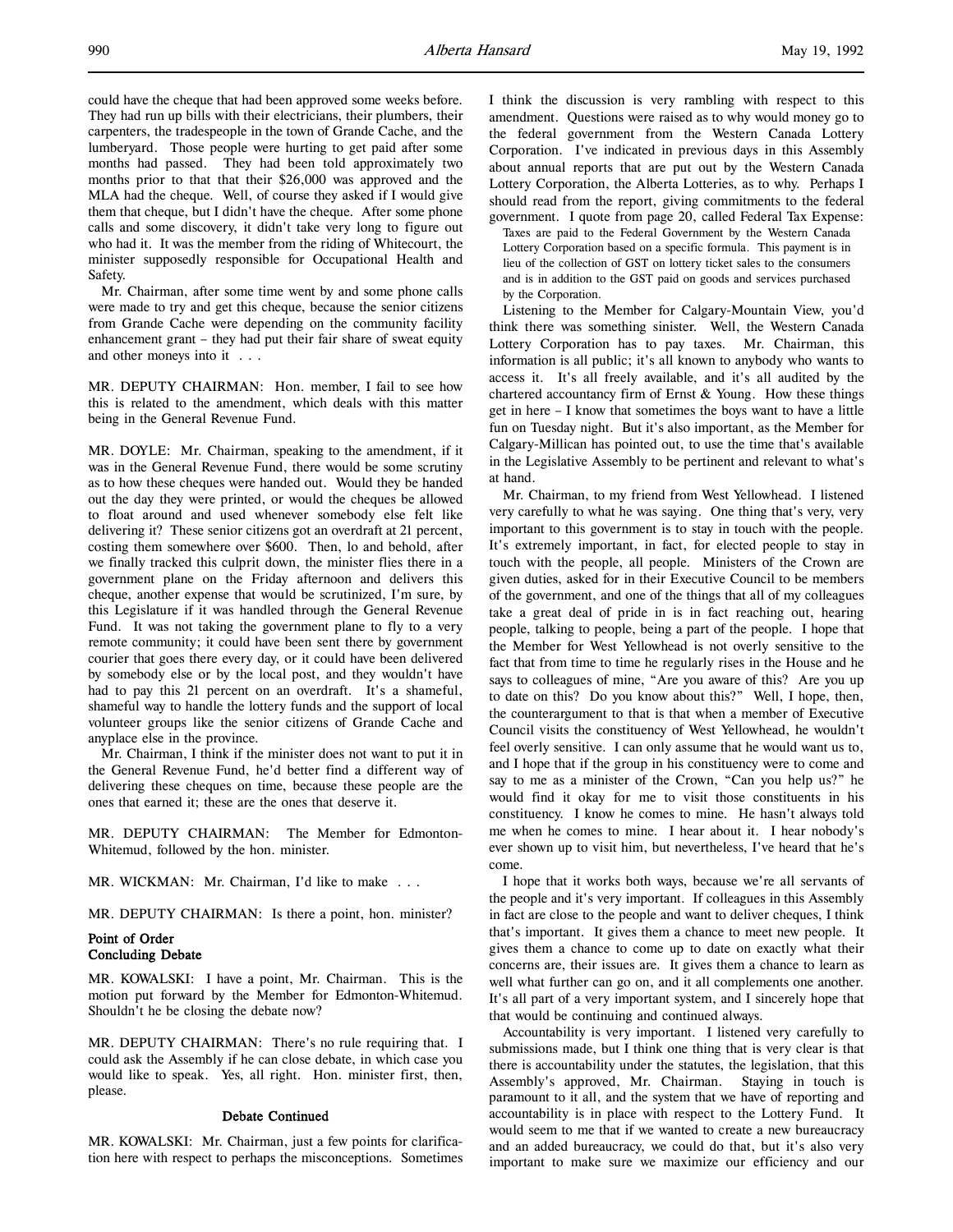effectiveness to the people of Alberta. It's my humble opinion and my humble view that the system that is in place today is very, very effective and very, very efficient and thoroughly accountable.

As far as the Auditor General, I've responded to some of those concerns on previous occasions in the Assembly. I would point out again that the Auditor General has indicated in one place in his report that the minister perhaps has allocated funds that didn't really uphold the guidelines that the minister himself is the author of, and I have to admit quite freely that this is true on two occasions. On two occasions I have allocated lottery dollars to two Victims of Violence organizations, one in Red Deer and one in Sherwood Park. In both cases these were self-help groups in those communities that basically did not have matching funds, but the arguments that they presented to me were of such a magnitude in terms of family violence, in curbing family violence and overcoming and dealing with family violence, that I found it necessary in fact to use the discretionary power that I have under Bill 10 to allocate those dollars to them, and I've said that publicly before.

### 10:00

I've also heard: "Why isn't the government doing this? Why isn't the government responding to this?" I hope, then, it doesn't also happen that when the government does do that, in fact the minister who does it gets criticized. The hon. Member for Edmonton-Calder is consistently standing up and saying: "Why aren't you putting more funds here? Why aren't you putting more funds there?" Well, I have done that. I have done that on two occasions, and the Auditor General has raised it. He didn't give you the specifics, and I would really look forward in Public Accounts or some other place to point out the very specifics, because there is nothing secretive about any of this. It was to help people in need, and I think that's what we're all about, what we're supposed to be doing.

Mr. Chairman, I think how we're handling the Lottery Fund is very defensible, and I think the amendment is really unnecessary.

# MR. DEPUTY CHAIRMAN: Edmonton-Whitemud.

MR. WICKMAN: Thank you, Mr. Chairman. In view of the passing time and in view of the fact that we still have the main motion in front of us, I'll make my closing comments very, very brief.

There has been reference made to volunteers. I raise the question of volunteers because it was brought forward by a government member as we were talking in terms of this amendment, so I have to assume that makes it appropriate to again make reference to volunteers. Nobody, but nobody, that I have heard of has in any way accused any volunteer of misusing money. That is taking things to an extreme to leave that impression. There have been some good arguments that have been put forward here this evening, and I think it's important that we look at it very, very briefly. What we're talking in terms of here is a minister that has control of a substantial amount of money, a substantial amount of money that the Auditor General is saying is not done properly. I have to give the minister credit for it. He's a master of a passing game, a type of politics that is becoming a thing of the past. I don't think there's any other MLA in this House, for example, that would have in their constituency a Monopoly game with all the businesses of their constituency on a board with a big caption, "Ken works for you." Only the Member for Barrhead would have that type of, let's say, communication. It's a style of politics that is quickly fading, and it's good that it's fading.

It's been talked in terms of the importance of this amendment, the importance of this type of debate. It is very, very important, Mr. Chairman, and there was reference made that we could use this opportunity to ask questions. I think there are some very, very important questions that could be asked, important questions, for example, in terms of accountability, in terms of openness, in terms of fairness, in terms of honesty. What is more important to Albertans, to taxpayers at this particular time than government, elected representatives, demonstrating accountability, openness, and fairness? This type of process that we presently see does not allow for that. That raises all kinds of questions, and that is why these questions are so important. That's why these questions should be answered. That's why these questions are asked, but again these questions will not be answered tonight. We recognize that. Certainly we go through this exercise year after year and will continue to go through it until eventually the matter is resolved.

One question from the top of my head, for example, Mr. Chairman: is the allegation made by the Member for West Yellowhead correct? That a minister of this Crown would actually hop on a government plane to fly to Hinton to present a cheque in a constituency where there is a member – if that is a correct allegation, I find that incredible and I find that an extreme abuse of power, extreme abuse of authority, extreme abuse of taxpayers' dollars, and I would hope that the member was wrong in his allegation, and that type thing never did happen with the Member for Whitecourt, that the Member for Whitecourt would refuse to participate in that type of exercise.

I'm not optimistic that all members will support the amendment, but I would hope that at least a majority would.

MR. DEPUTY CHAIRMAN: Ready for the question on the amendment?

SOME HON. MEMBERS: Question.

[Mr. Hawkesworth rose]

MR. DEPUTY CHAIRMAN: I thought we had an informal agreement that we'd now have the question.

MR. HAWKESWORTH: Pardon me?

MR. DEPUTY CHAIRMAN: The Chair was of the understanding there was an informal agreement that we would have the question at this point.

MR. HAWKESWORTH: Well, I'm standing, and I wanted to ask the minister a question on his remarks.

MR. DEPUTY CHAIRMAN: Calgary-Mountain View.

MR. HAWKESWORTH: Mr. Chairman, I want to make this point clear. The minister was, I guess, somewhat critical of my quoting from the Auditor General's report regarding the reasons given by the Auditor General for the payment to the federal government out of the Lottery Fund. He quoted from the Western Lottery Corporation's annual report. I haven't seen that, but I'm sure he'll table it because of having cited those reasons.

The Auditor General said that the Lottery Fund pays money to the government of Canada "under a Federal-Provincial agreement to compensate the Federal government for its withdrawal from the lottery field," i.e., the federal government gets a compensation payment for agreeing not to involve itself directly in the lotteries. I'd like to ask the minister responsible if the Auditor General was factually incorrect in terms of the statement that appears in the